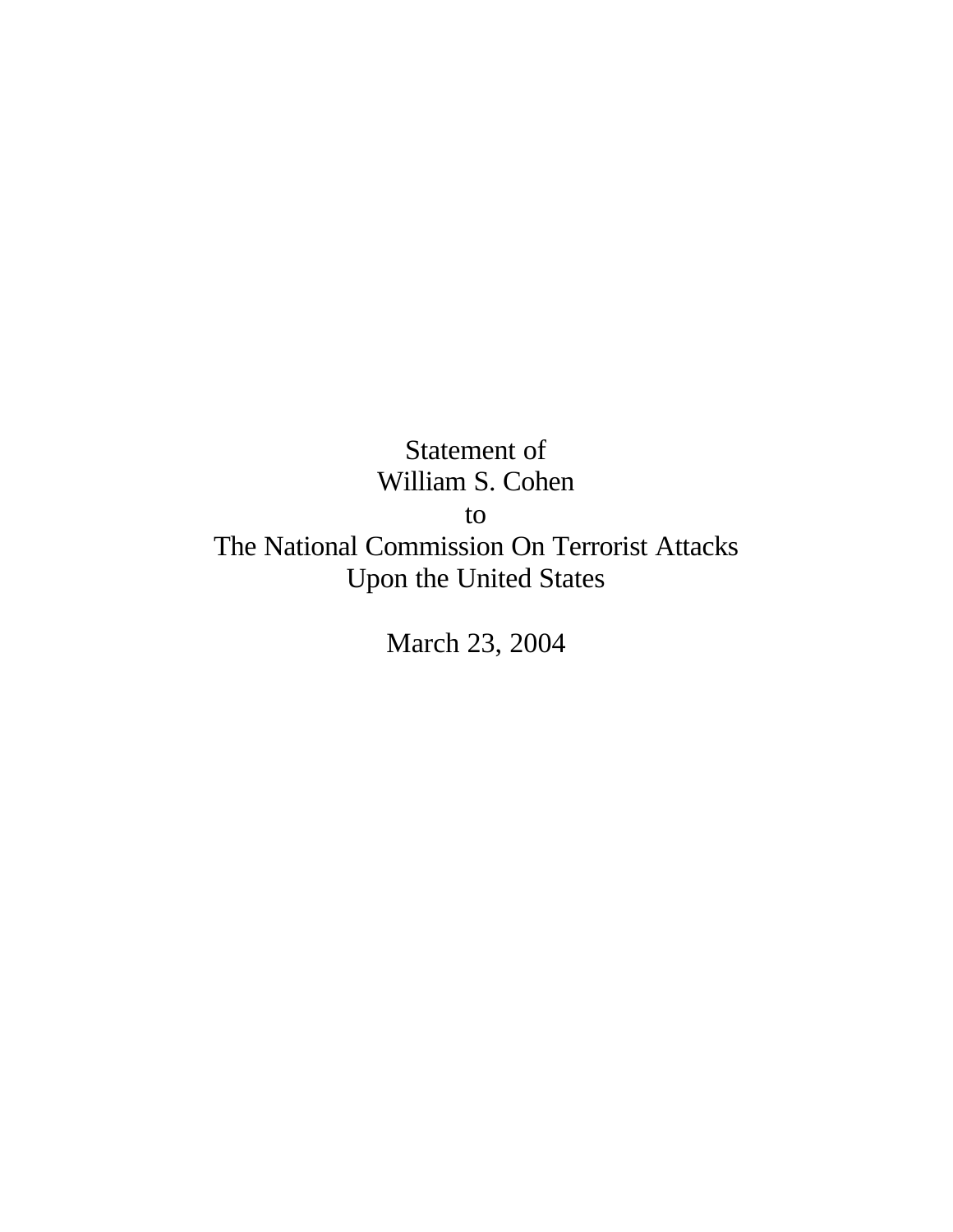Mr. Chairman, Mr. Vice Chairman, and Members of the Commission,

I appreciate the opportunity to appear before the Commission to discuss counterterrorism efforts of the Defense Department and the Interagency during my tenure as Secretary of Defense.

You have posed several questions, which I will address to the best of my ability, although I should note that in preparing this statement I have not had access to any non-public records with regard to events that took place during this period three to eight years ago and not all public records are easily accessible despite the internet. I have also organized your questions and my responses in a manner that seems to be most responsive to your objective and that reduces redundancies. You asked that my written testimony be "comprehensive." A truly comprehensive account would be book length, at least, and require access to materials that are not available to me. This written testimony is already longer than I anticipated, and while a few matters are discussed in detail, in most instances, I find it possible only to summarize matters addressed by your questions.

## **U.S. Counter-Terrorism Strategy**

Your first question asked about the U.S. counter-terrorism strategy and the role of the Defense Department in that strategy during the second Clinton Administration.

While the second Clinton Administration's approach built on the first Administration's efforts, just as my approach derived from my work on the Senate Intelligence and Armed Services committees, I would point to President Clinton's December 5, 1996, announcement of the formation of his national security team for his second term. During that Oval Office event, President Clinton listed the challenges on which we were to focus. The very first item on the President's list was terrorism, followed by the spread of weapons of mass destruction.

A week into the new Administration, President Clinton came to the Pentagon to meet with me, and Chairman of the Joint Chiefs and the ten unified combatant commands, our top military commanders. Terrorism and the Quadrennial Defense Review of the defense strategy and program were the top two topics on the agenda, which I highlighted at our subsequent press conference by announcing that "We should plan on terrorism being not the wave of the future, but the wave of the present."

In May 1997, I released the Quadrennial Defense Review, DOD's first effort to define a long-term (15-year) strategy and accompanying defense program to meet post-Cold War challenges and opportunities. In the QDR, I stated:

Increasingly capable and violent terrorists will continue to directly threaten the lives of American citizens and try to undermine U.S. policies and alliances. (W)hile we are dramatically safer than during the Cold War, the U.S. homeland is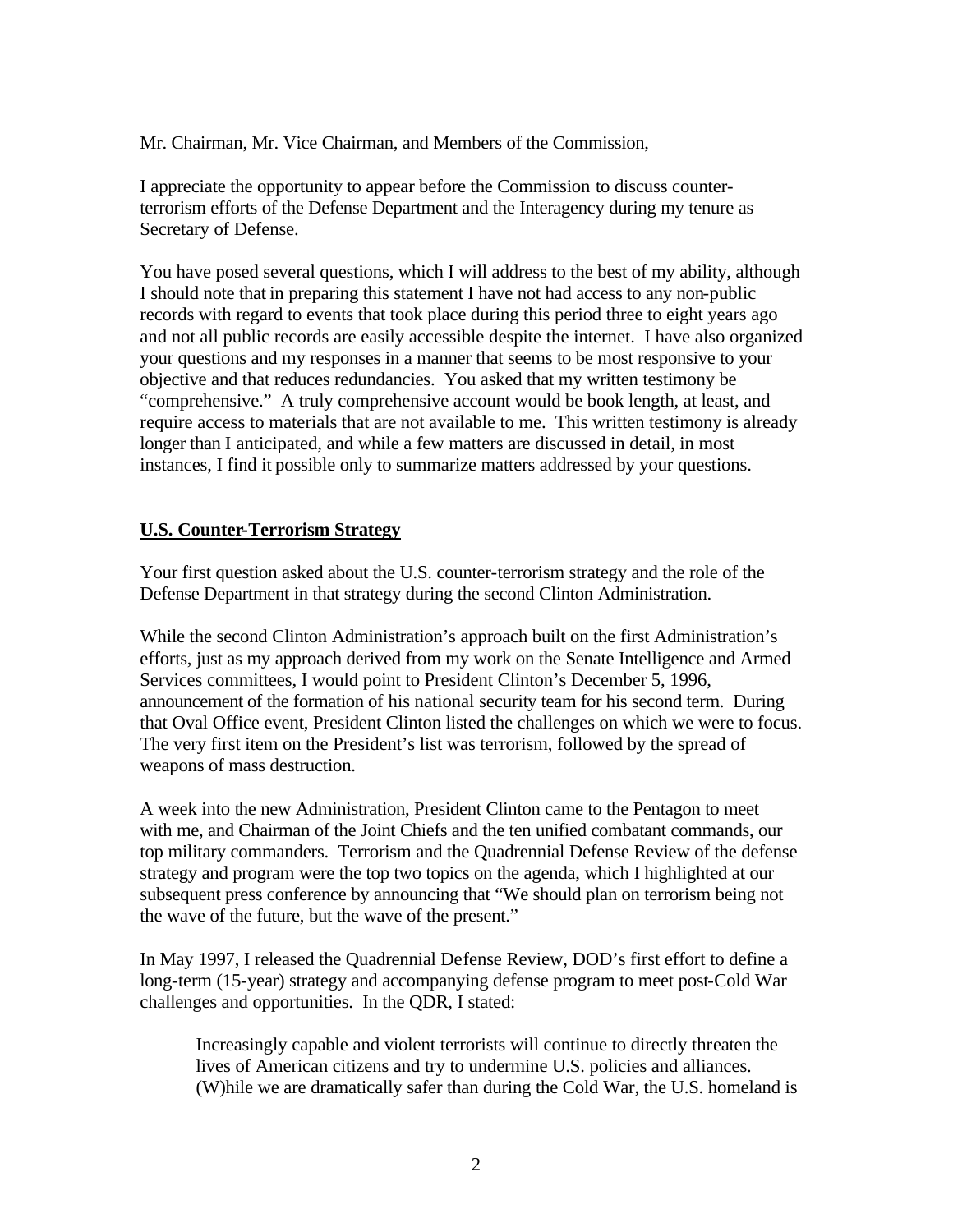not free from external threats…. unconventional means of attack, such as terrorism, are no longer just threats to our diplomats, military forces, and private Americans overseas, but will threaten Americans at home in the years to come.

The QDR formed the basis for all DOD strategy, programs and operations, including the Defense Strategy that I submitted to the President and Congress in my first annual report in January 1998, which identified four trends threatening US security. One of these four trends was the increased threat from violent, religiously-motivated terrorist groups:

Violent, religiously-motivated terrorist organizations have eclipsed more traditional, politically-motivated movements. The latter often refrained from mass casualty operations for fear of alienating their constituencies and actors who could advance their agendas or for lack of material and technical skill. Religious zealots rarely exhibit such restraint and actively seek to maximize carnage. Also of concern are entrenched ethnic- and nationalist motivated terrorist organizations, as well as the relatively new phenomenon of ad hoc terrorist groups domestically and abroad. Over the next 15 years (the QDR's mandated horizon), terrorists will become even more sophisticated in their targeting, propaganda, and political action operations. Terrorist state sponsors like Iran will continue to provide vital support to a disparate mix of terrorist groups and movements.

Two of the other four trends also bear on terrorism, "failed states" and the "flow of potentially dangerous technologies," about which the Defense Strategy stated:

In particular, the nexus of such lethal knowledge with the emergence of terrorist movements dedicated to massive casualties represent a new paradigm for national security. Zealotry creates the will to carry out mass casualty terrorist attacks; proliferation provides the means.

The new Defense Strategy led to significant efforts across DOD and its component Military Departments and Defense Agencies, and between DOD and other agencies, to address what we believed to be a growing terrorist threat against U.S. personnel and interests abroad and U.S. citizens at home.

This increased focus within DOD was part of a broader effort in the interagency. Building on Presidential Decision Directive 39 of 1995, the President announced major new counter-terrorism initiatives and signed Presidential Decision Directives 62 and 63 in May 1998, which addressed combating terrorism and critical infrastructure protection. These presidential decisions create new structures within the government; generated a very significant interagency effort, much expanded in scope and participation beyond prior interagency efforts; and provided significant increases in funding for these efforts, many of which had already had their funding substantially increased. Other Presidential actions included a series of memoranda of notification (MONs) specifically authorizing the killing or capturing an ever widening circle of al Qaeda leadership and overt, covert and clandestine programs to keep nuclear and other dangerous materials and weapons out of the hands of terrorists and to address the large numbers of shoulder-fired anti-aircraft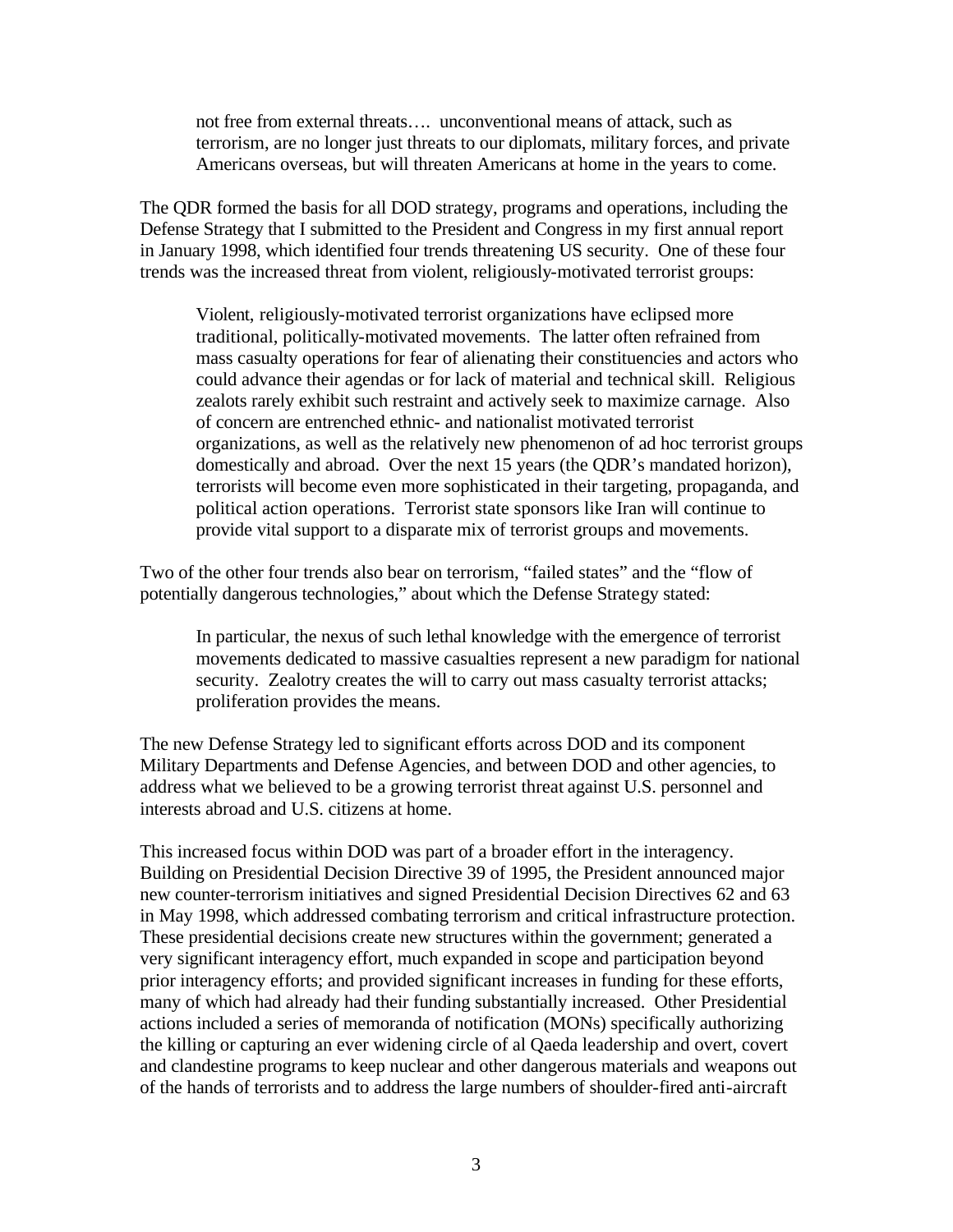missiles circulating in the world, including the many Stinger missiles the Reagan Administration provided to Islamic fighters in Afghanistan during the 1980s.

We were especially concerned with terrorists gaining access to and using weapons of mass destruction: nuclear, radiological, biological, or chemical weapons, possibly combined with attacks on information networks that could disrupt our ability to prevent or respond to an attack, as well as attacks against aircraft and vehicle bombs. While, historically, the vast majority of deaths caused by terrorists resulted from car/truck bombs, intelligence indicated that various terrorist elements were seeking WMD to be able to inflict even larger casualties. We needed to protect against both "traditional" terrorist methods and what the intelligence indicated could be their new methods. Aum Shinrikyo had demonstrated that a small but committed group could make chemical weapons and use them against a civilian population (more Japanese died in Aum's two chemical attacks than did Americans in the two East Africa embassy bombings), and Aum had also made significant efforts to acquire biological and nuclear capability. But other groups, particularly those motivated by an anti-American Islamic extremism, also were reported by the intelligence community to be seeking such capabilities and were of particular concern.

Beyond making counter-terrorism a top priority for the U.S., we actively worked to make it a priority for other governments. Beginning with my first meetings with foreign officials, I emphasized the need for cooperation in addressing terrorist threats and new forms of terrorism. Given the global nature of the threat, this effort to gain international cooperation was done not just with senior officials from the Middle East and Europe, but with most foreign officials, including those from Northeast Asia, Southeast Asia, Latin America, Africa, and Canada, throughout my tenure.

A counter-terrorism strategy had to deal with the threat comprehensively, including:

- improving protection for our forces, diplomats and other Americans abroad;
- improving protection for Americans at home;
- securing nuclear, biological, chemical and other dangerous materials and technical knowledge about them in the former Soviet Union and elsewhere;
- enhancing cooperation with countries where terrorists might be operating, transiting or conducting financial activities so that their security and intelligence services can help us counter the threat; enhancing our intelligence on the threat so as to be better able to defeat it; and
- preparing to take military actions against terrorists when it was feasible to do so.

The Clinton Administration undertook substantial effort on all of these fronts, sometimes with congressional support and sometimes over congressional resistance. DOD was an active participant in these efforts, in some cases taking the lead role and in other cases providing support to other elements of the government when they were the Lead Federal Agency.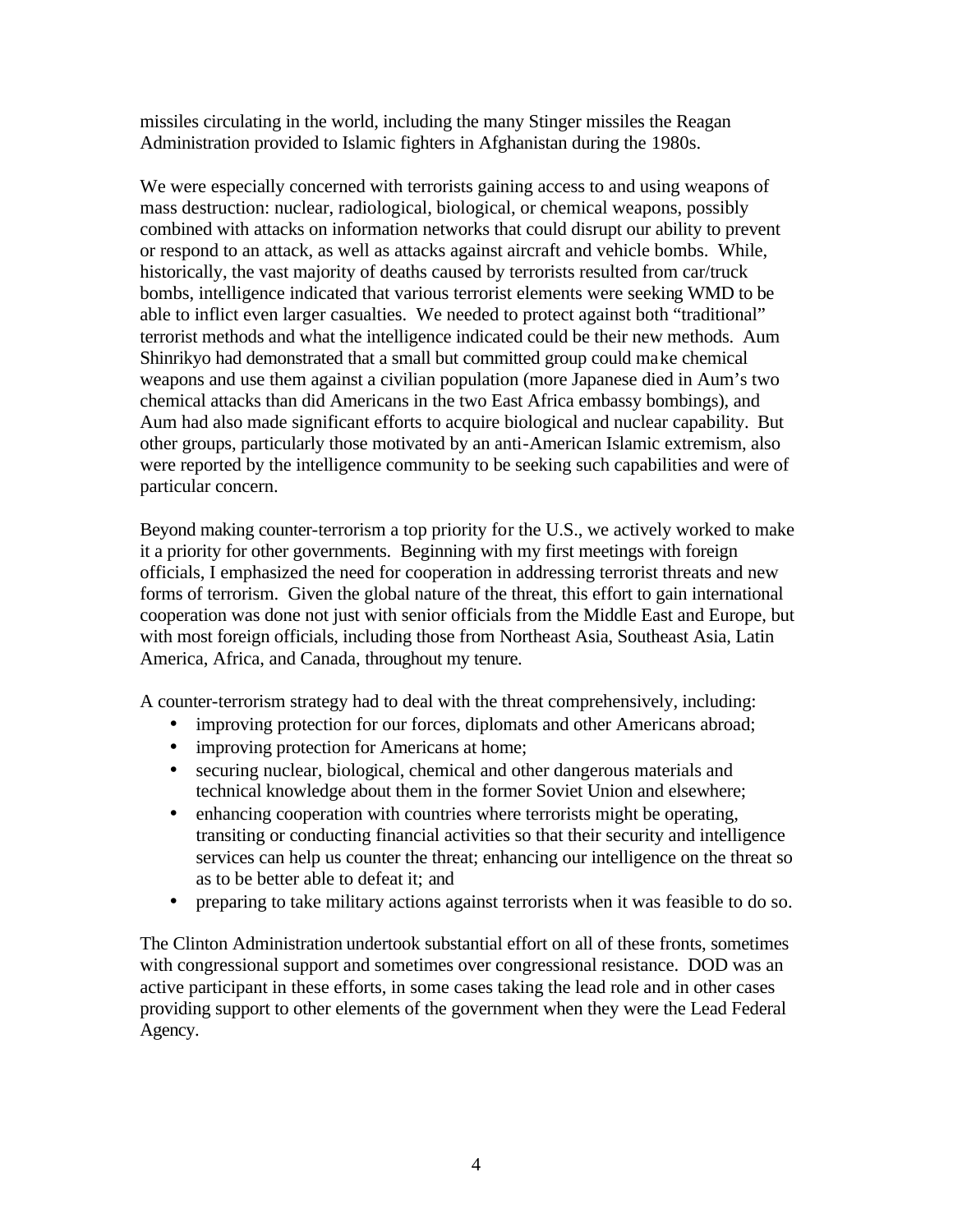# **Role of DOD in Countering Terrorism at Home**

There are many complex issues involved in enabling DOD effectively and legally to participate in prevention of, preparation for, and response to terrorist acts in the U.S. These issues range from doctrinal, organizational, training, equipping, personnel and other technical issues to sensitive legal, policy, and public communications issues, since DOD is not the Lead Federal Agency for these matters within the U.S. and Congress has long imposed legal limitations on what the Defense Department and the military can do within the U.S.

While there are legal limitations on what the Department of Defense and the military can do within U.S. borders to address the threat of terrorism against Americans at home, there are measures that DOD can and did undertake. These include:

- raising awareness among the public and government officials of the threat;
- organizing and conducting exercises for the Interagency;
- providing training to other agencies at the Federal, State and local level; and
- assisting those agencies that are the Lead Federal Authorities for countering terrorism and consequence management within the U.S. by helping them do planning, seconding personnel to them, and providing logistical and materiel support.

A limited list of examples of such efforts undertaken by DOD from 1997 to 2000 to enhance protection of Americans at home terrorist attacks include:

- In March 1997, I announced that the National Guard, with its unique federal and State dual function, would be given new responsibilities and capabilities for assisting State and local authorities in preparing for and responding to terrorist attacks in the U.S. This was implemented through a series of actions from 1997 through 2000.
- In April 1997, DOD began training local first responders (e.g., police, fire, and emergency medical personnel) in how to prepare for and respond to terrorist attacks. DOD provided initial training and equipment, and in some cases followon training, to first responders in approximately 100 cities before turning the program over to the Justice Department in 2000.
- During the course of 1997 and 1998, DOD trained FEMA and FBI officials in the use of US Transportation Command assets so that these Lead Federal Agencies for crisis response would be capable of rapid deployment of personnel and materiel in responding to terrorist incidents or other disasters.
- During 1999, DOD undertook actions to improve its ability to respond immediately to certain high consequence terrorist threats in the National Capital Region.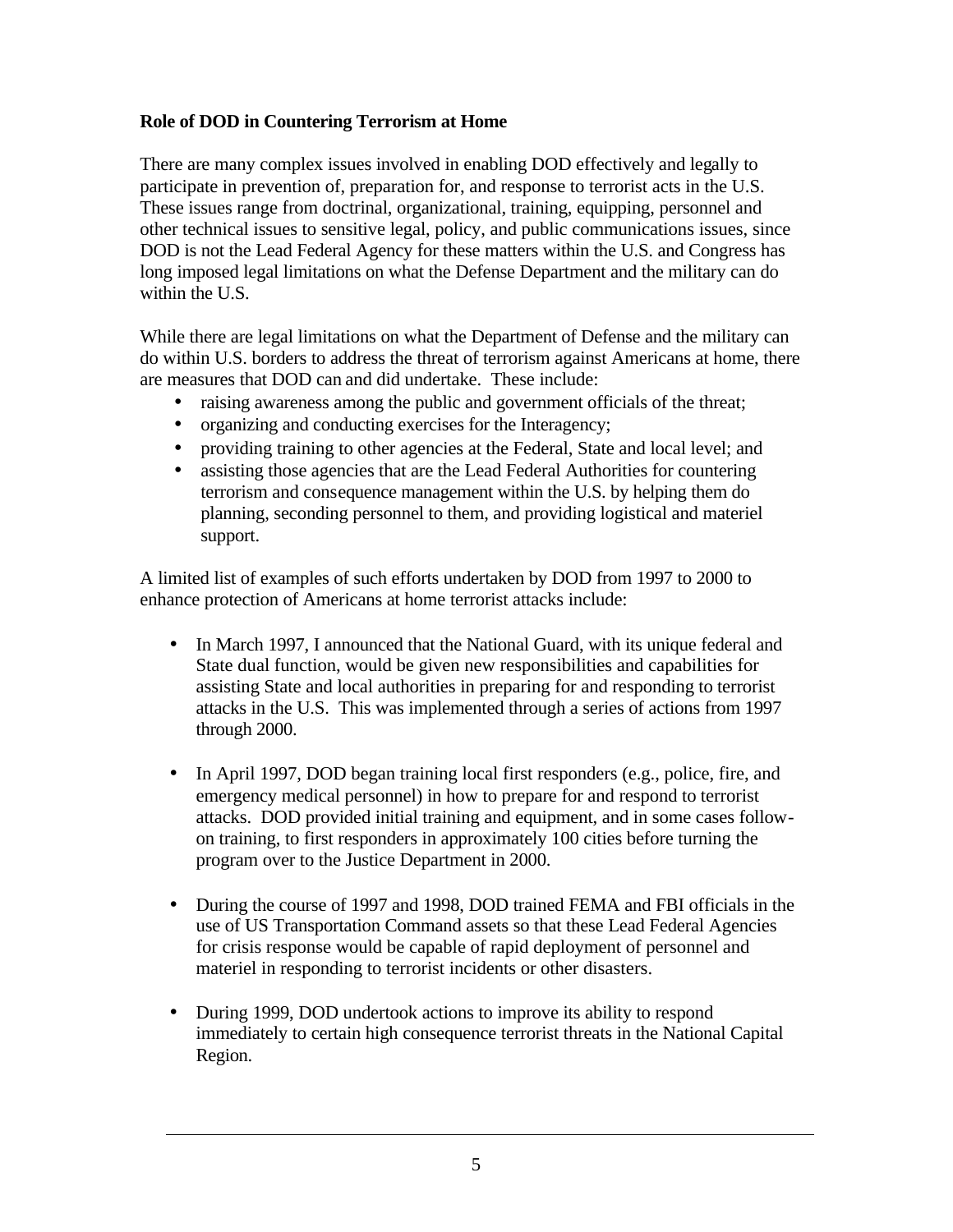- During 1999 and 2000, DOD and the Department of Energy undertook efforts to assist the FBI to acquire certain specialized skills to be able to respond to certain high consequence terrorist threats.
- From 1997 to 2000, DOD organized and conducted numerous interagency exercises to improve the effectiveness of the Federal Government, from field operatives to mid-level officials to the Principals, in responding to a wide variety of threatened terrorist attacks and the effects of such terrorist attacks. Some exercises also included State and local government officials to improve the effectiveness of Federal-State-local coordination in a crisis.
- From 1998 through 2000, DOD worked closely with the Department of Health and Human Services and others in addressing the threat of terrorists using biological agents against the American people. This included research and development of improved preventative and treatment measures, production and stockpiling of vaccines, and other measures.
- From 1997 to 2000, DOD provided significant assistance to Federal agencies leading efforts to protect critical infrastructure and defend against attacks on U.S. public and private sector computer networks, including seconding much of the personnel at the National Information Protection Center and the Critical Infrastructure Assurance Office.
- During 1999, DOD requested but Congress rejected legislative authority to expand the types of logistical and other support DOD can provide to US domestic agencies when the Attorney General declares a National Security Special Event (i.e., an event or situation the AG determines at risk from terrorist attack).
- In October 1999, the President signed the Unified Command Plan (UCP-99), which formalized the creation of subordinate commands to provide capabilities to prepare for and respond to various types of terrorist attacks in the US, including attacks that might involve high-explosive, chemical, biological, radiological or nuclear weapons and information network attacks. This included the creation of Joint Task Force-Civil Support (JTF-CS), responsible for preparing for and responding to attacks in the US and assisting Lead Federal Agencies (FEMA and FBI) and States in their preparations and response. It also included expansion of the Joint Task Force- Computer Network Defense & Attack. UCP-99 also created a roadmap to build these subordinate commands into a Homeland Security Command by the time of the UCP-2001.
- In January 2001, I held my last press conference as Secretary for the purpose of releasing an updated version of my report, Proliferation: Threat & Response, which was intended to educate and energize Congress, other officials and the public to this very real threat and which began with my message that: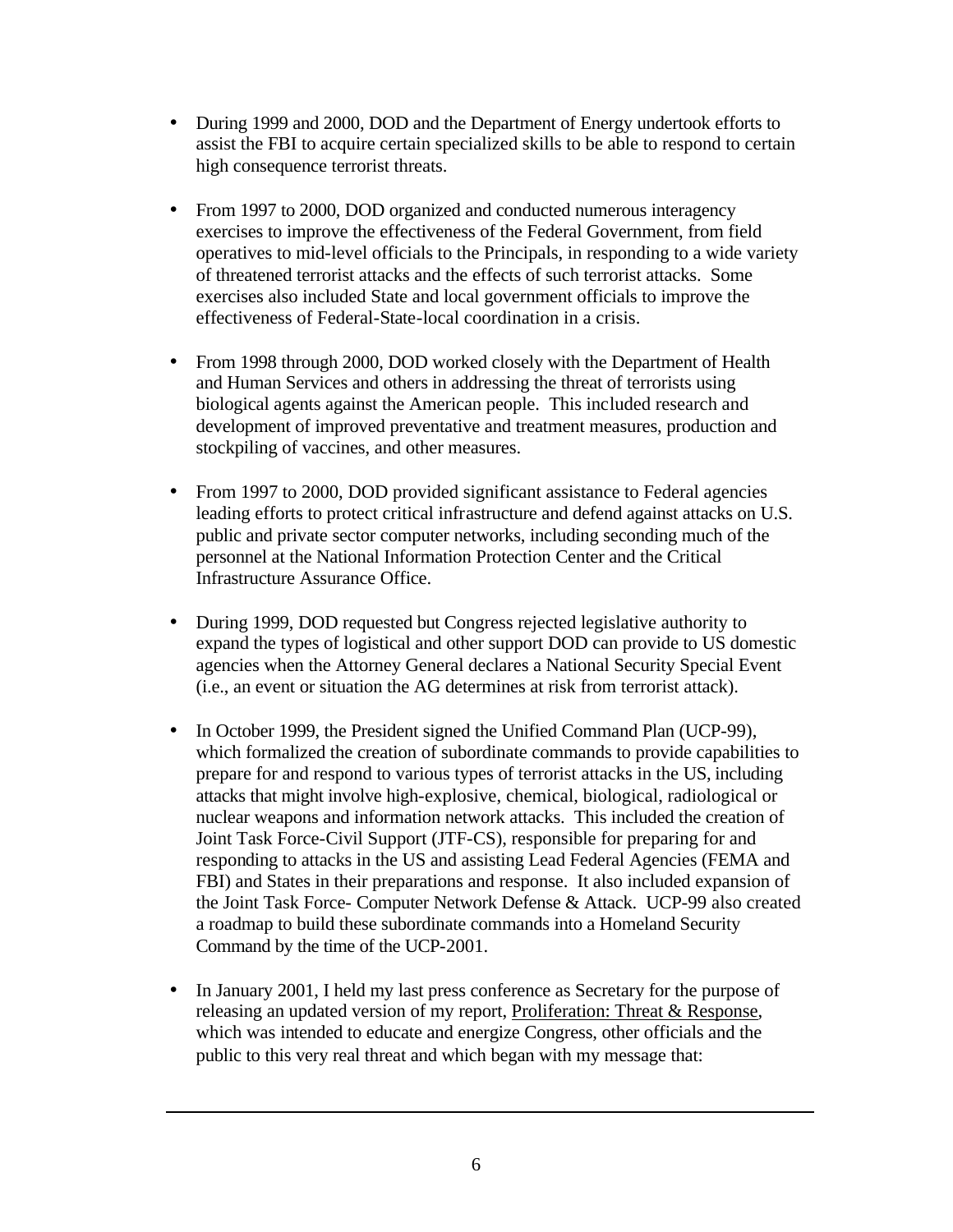At the dawn of the 21st Century, the United States now faces what could be called a Superpower Paradox. Our unrivaled supremacy in the conventional military arena is prompting adversaries to seek unconventional, asymmetric means to strike what they perceive as our Achilles heel.

(L)ooming on the horizon is the prospect that these terror weapons will increasingly find their way into the hands of individuals and groups of fanatical terrorists or self-proclaimed apocalyptic prophets. The followers of Usama bin Laden have, in fact, already trained with toxic chemicals.

Fears for the future are not hyperbole. Indeed, past may be prologue. Iraq has used chemical weapons against Iran and its own people. Those behind the 1993 World Trade Center bombing also were gathering the ingredients for a chemical weapon that could have killed thousands here in the United States.

The race is on between our preparations and those of our adversaries. There is not a moment to lose.

#### **Force Protection**

You asked about the role of force protection in DOD's counter-terrorism efforts. Force protection clearly was an imperative as we addressed the threat posed by terrorists. DOD has an obligation to protect our men and women in uniform to the extent possible. Our military personnel expect to go into harm's way, and we send them into harm's way on a regular basis. But to the extent that threats can be anticipated and countered, DOD is obligated to do so. I reject any viewpoint that force protection is a diversion from genuine counter-terrorism efforts.

As you know, in 1995 and 1996, attacks had been conducted against a Saudi National Guard facility where U.S. military personnel were located and against U.S. Air Force barracks at Khobar Towers. In addition to our obligation to protect our people, U.S. national interests required us to deny these terrorists their objective of driving the U.S. out of Arabia, which they believed was possible based on the 1983 Beirut barracks bombing that killed 241 Marines and led President Reagan to abandon the Lebanon mission and withdraw U.S. forces.

The Iraq war has allowed a reconfiguration of U.S. forces in Southwest and Central Asia, including relocation of U.S. forces from Saudi Arabia, but U.S. forces remain at risk. This is partly due to the symbolic significance of attacks on U.S. forces, and partly due to the belief of terrorists that such attacks can cause the U.S. to alter its policy and abandon its interests.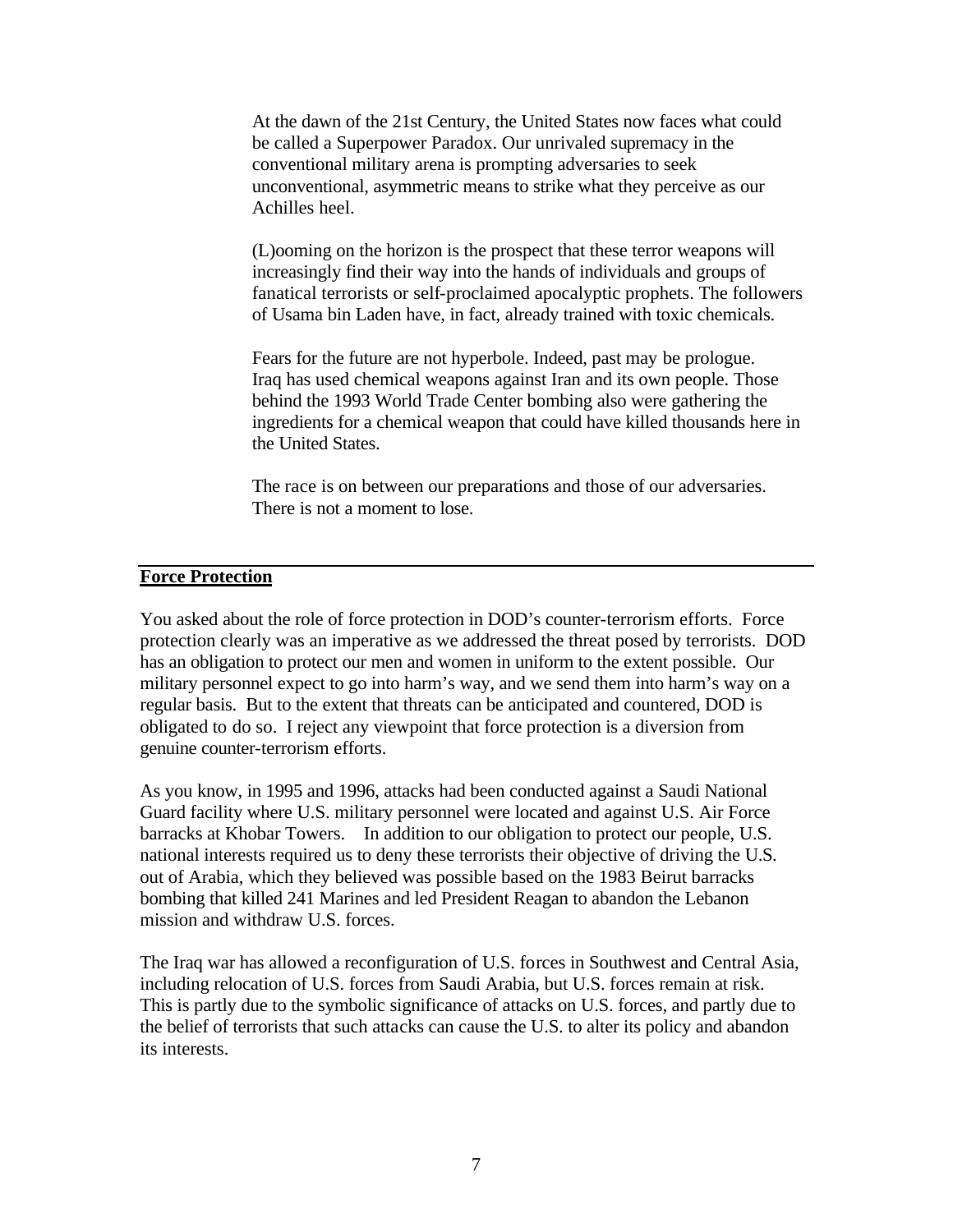Following Khobar, numerous measures to enhance force protection were undertaken. A few examples include:

- DOD created a focal point within the Joint Staff for counter-terrorism, the deputy director of operations for combating terrorism (J-34). This office's responsibilities included force protection, development of anti-terrorism tactics, techniques and procedures, oversight of anti-terrorism plans for every military base, and conduct of integrated vulnerability assessments of military facilities. (The J-33, deputy director for current operations, retained responsibility within the Joint Staff for military operations, including against terrorists.)
- DOD implemented some six dozen recommendations for changes that were made by a post-Khobar assessment team headed by a retired four-star general.
- Measures to standardize force protection measures across DOD and with other departments were implemented, this having been identified as a problem that contributed to Khobar. Related to this, DOD and the State Department drafted and signed a global MOU in December 1997, clarifying roles and responsibilities for each department in protecting US personnel overseas and addressing deficiencies identified following Khobar.
- DOD measures taken to protect deployed forces against chemical and biological attacks by enemy nations also provided protection against terrorist wielding such weapons.

These and other force protection measures are primarily defensive in nature.

## **Military Options, Plans, and Operations**

With regard to offensive efforts, you asked a series of overlapping questions regarding military options, plans and operations to target Bin Laden and al Qaeda; factors affecting decisions on using force against Bin Laden and al Qaeda; planning for the use of special operations forces; and military actions considered or taken following the East Africa and USS Cole attacks and the Millennium plots.

Afghanistan as a focal point for both policy and military thinking had become a back burner matter beginning in the 1980s. I cannot address what occurred before my arrival at DOD, but early in 1998 DOD did undertake military planning activities related to Afghanistan and to al Qaeda-related targets outside of Afghanistan. Over the course of the next three years, this planning continued, developing more refined plans against a better defined target set. These plans were developed against the task given us that related to countering al Qaeda and capturing or killing Bin Laden and his senior leadership.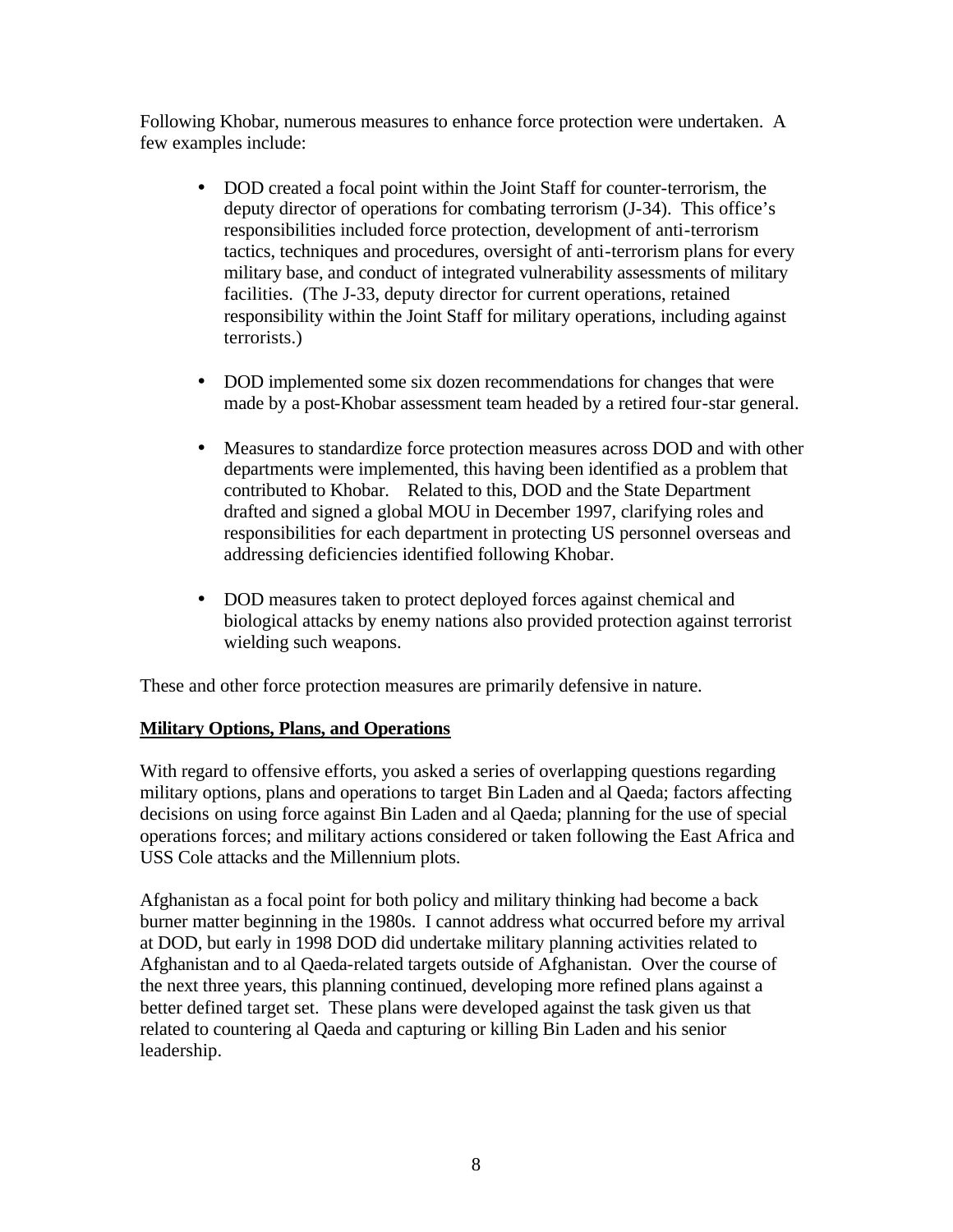Following the August 1998 East Africa bombings, the ongoing flurry of non-specific threat warnings was supplemented by more specific information, partly due to unilateral U.S. collection of an increased level of communications among al Qaeda-affiliated elements and partly due to increased cooperation from foreign intelligence services.

During this time, U.S. intelligence community obtained actionable intelligence on a leadership conference that al Qaeda and other terrorist groups planned to hold on a specific date at a specific location near Khost, Afghanistan. We believed one purpose of the conference was to advance plans to conduct additional attacks against U.S. interests. While we did not have a roster of who would attend this conference, the intelligence reports indicated it would include senior leaders, quite possibly including Bin Laden.

Concurrently, the U.S. intelligence community obtained physical evidence from outside the al-Shifa facility in Sudan that supported long-standing concerns regarding its potential role in Sudanese chemical weapon efforts that could be exploited by al Qaeda. The al-Shifa facility had been under surveillance for some time because of a variety of intelligence reports, including HUMINT reports identifying it as a WMD-related facility, indirect links between the facility and Bin Laden and the Iraqi chemical weapons program, and extraordinary security – including surface-to-air missiles – used to protect it during its construction. The direct physical evidence from the scene obtained at that time convinced the U.S. intelligence community that their suspicions were correct about the facility's chemical weapons role and that there was a risk of chemical agents getting into the hands of al Qaeda, whose interest in obtaining such weapons was clear.

With actionable intelligence in hand, President Clinton made the decision to attack the al Qaeda leadership conference with the intent to kill as many participants as possible. Simultaneously with the attack on the al Qaeda leadership conference, we would attack and destroy the al-Shifa facility. Because of the need for tactical surprise and because of the geographical realities of Afghanistan and Sudan being remote from U.S. operating bases, professional military advice was to use sea-launched cruise missiles to attack the al Qaeda leadership conference and the al-Shifa facility in Operation Infinite Reach.

The attacks killed dozens of terrorists at the destroyed training facilities, destroyed the al-Shifa facility, and demonstrated that the terrorists were not immune to surprise attack regardless of their location. Intelligence and public reports following Operation Infinite Reach showed considerable confusion among the terrorists as to how they had been struck and from what direction. Some, for example, were convinced that we had launched B-1 bombers out of Central Asia. While Western media reports did develop a generally accurate picture of the operation (although I have never seen a fully accurate report in the media), we never publicly released operational details of the attack, preferring to leave the terrorists to their confusion and the need to look over both shoulders at all times.

The intelligence community reported afterward that Bin Laden had been at the conference, but departed several hours before our weapons struck their target. This did not come as a complete surprise given Bin Laden's strict operational security practices, including by some accounts, that he remained in any given location only for a few hours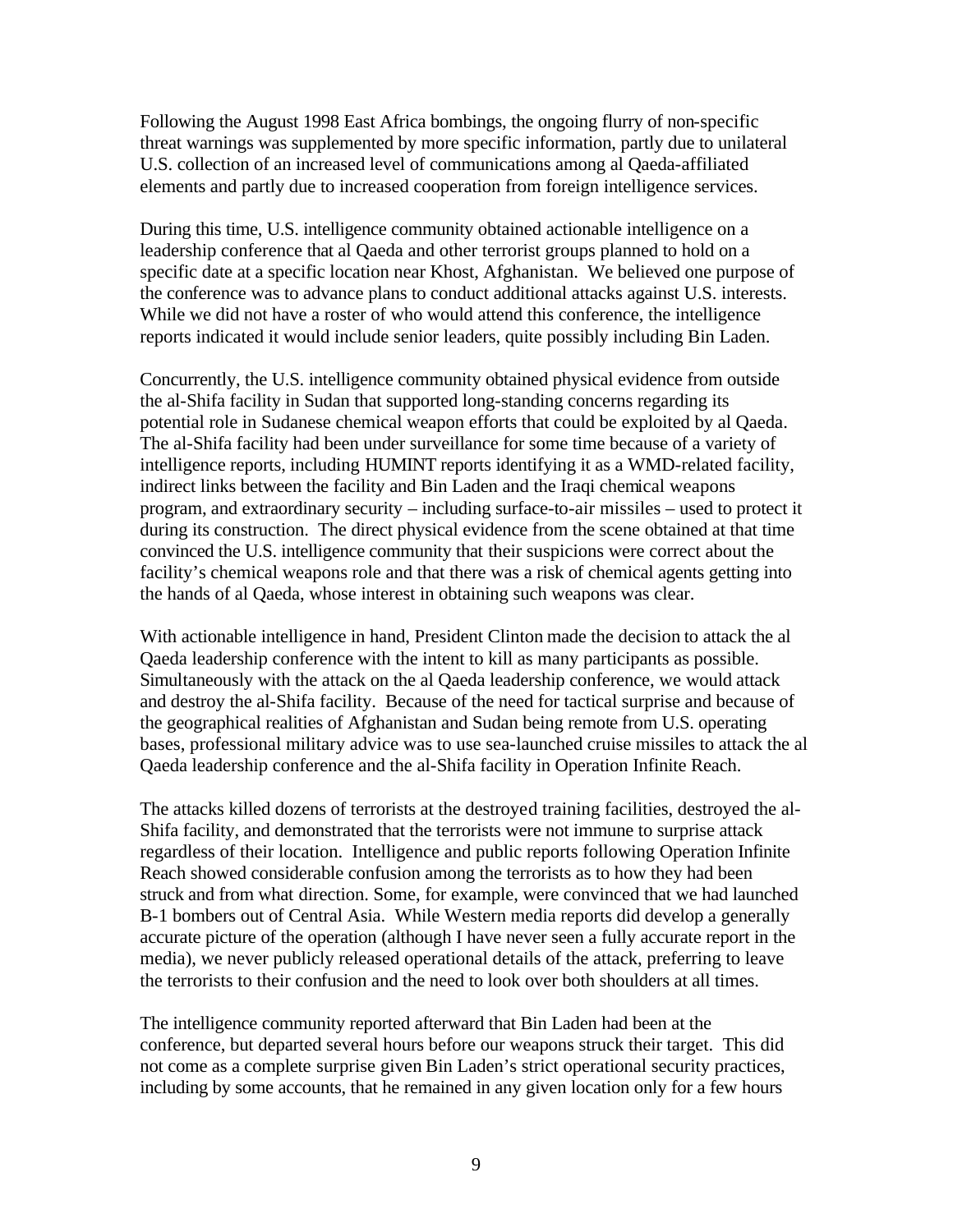at a time. The fact that he slipped away before the missiles arrived did not diminish my belief that the mission was well worth having undertaken.

From that point onward, the U.S. actively sought to capture or kill Bin Laden and other al Qaeda leaders. The President signed a series of six memoranda of notification (MONs), which are the legally required authorizations for covert actions. This series of MONs steadily expanded the circle of al Qaeda leaders authorized to be killed or captured, starting initially with Bin Laden and his inner circle and growing to include many others as we increased our understanding of al Qaeda's organization and hierarchy.

For its part al Qaeda and affiliated groups were actively working to attack Americans and American interests. In the weeks after the East Africa bombings, Egyptian Islamic Jihad – Ayman al-Zawahiri's group that cooperated with al Qaeda in the late 1990s and, according to the State Department, merged with al Qaeda in June 2001 – conducted an operation to blow up the U.S. Embassy in Tirana, but was thwarted by U.S. at the embassy gate.

Other planned attacks were very likely stymied as operatives were rolled up and other actions by U.S. and foreign authorities disrupted terrorist plans. In the autumn of 1999, the intelligence community reported that anywhere from five to fifteen attacks against U.S. interests were planned to occur during the Millennium celebrations, leading to the most extensive U.S. counter-terrorism initiative ever conducted prior to September 11 to disrupt these planned terrorist attacks.

We know that major attacks in both the U.S. and the Middle East were prevented. This includes capturing terrorists in December 1999 who planned to attack the Los Angeles International Airport and planned to destroy the Raddison Hotel in Amman, Jordan, largely occupied by American and Israeli tourists for the Millennium, using a bomb nearly seven times larger than the one that destroyed the Alfred P. Murrah Federal Building in Oklahoma City. In addition, the terrorists captured in Jordan confessed to a plan to use chemical weapons in a crowded movie theater.

And in October 2000, the USS Cole was attacked while it was being serviced in port at Aden, Yemen, by explosives loaded onto a service boat.

The U.S. was already pursuing Bin Laden and al Qaeda operatives in Afghanistan and around the world. The President had authorized lethal force to be used if we ever had the opportunity to get Bin Laden or other al Qaeda leaders. This was equally before and after the Millennium, before and after the USS Cole. We already had far more than sufficient justification to eliminate Bin Laden and his leadership structure. We did not need the Millennium plots or the attack on the USS Cole to undertake military action – we needed actionable intelligence that would give us a reasonable chance of getting al Qaeda leaders. The President and the Principals determined that attacking al Qaeda's primitive facilities rather than attacking al Qaeda leaders would have little value in setting back al Qaeda and would be counter-productive, both by enhancing Bin Laden's position among anti-American Islamic elements and by undermining foreign intelligence and other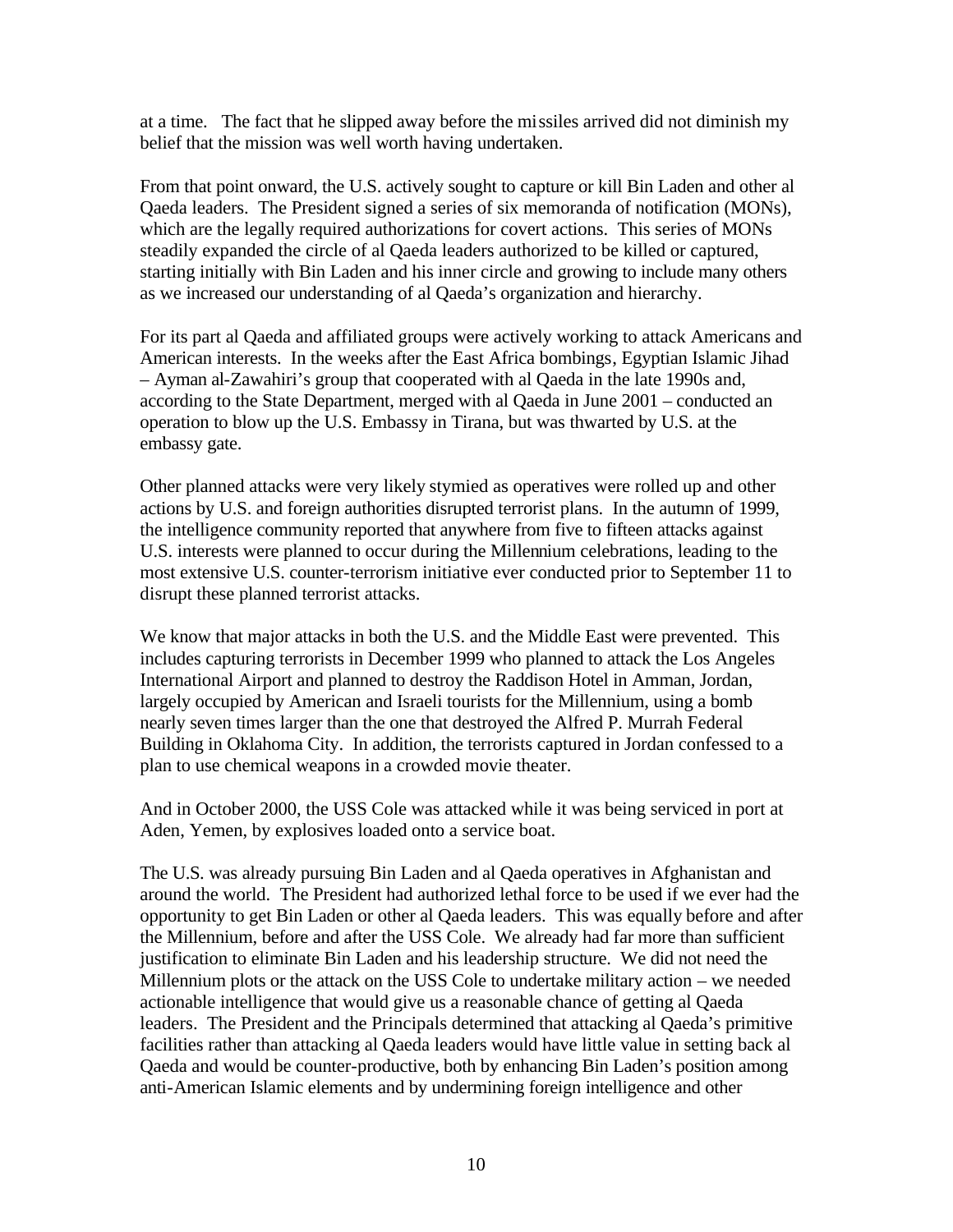international support for our counter-terrorism effort – all of which had proved to be so crucial in averting hundreds of American and other deaths from the Millennium and other terrorist plots.

It is my understanding that General Hugh Shelton, former Chairman of the Joint Chiefs of Staff, has already discussed with the Commission the existence of more than a dozen military plans that were prepared for putting U.S. troops on the ground to go after Bin Laden and other senior al Qaeda conspirators.

All military options for putting troops into Afghanistan had to address the serious challenges posed by what military planners often refer to as the tyranny of distance. Having to operate from staging facilities nearly a thousand miles away from their targets posed serious operational and logistical challenges, requiring a larger footprint of forces to execute any ground mission in Afghanistan. More support assets would be required, as would aerial refueling. Even if actionable intelligence ever became available, the quality and reliability of the intelligence would affect the size of the force required, because less reliable information, as had been characteristic of reporting out of Afghanistan, would dictate a larger force to help ensure mission success. There would also be a significant probability of detection when conducting such an operation, further complicating planning and execution. DOD was fully prepared to conduct a ground operation in Afghanistan if actionable intelligence ever became available, and we had assets forward deployed that could support such a mission. But the operation had to be planned so that it had a realistic chance of successfully accomplishing the mission, not merely to "do something."

Some have suggested that with actionable intelligence, a small special forces unit could have been dropped into Afghanistan and have successfully carried out their mission with only a small military footprint. Merely "dropping" them into Afghanistan would require substantial assets, as would getting them out – especially if they were detected before reaching the target or encountered trouble while engaging the target.

Others have suggested that a small special forces unit could have been inserted without actionable intelligence into Taliban-controlled Afghanstan in order to search for, find and capture or kill Bin Laden. The futility of this proposal has been amply demonstrated by the fact that for well over two years the U.S. has had many thousands of troops (13,500 at present) backed by significant intelligence assets in Afghanistan (where hostile forces are marginalized, not in control of the country) and yet we have been unable to locate much less capture Bin Laden.

We also had real experience with such matters. To a far greater extent than has ever been discussed publicly, from 1997 to 2000, we had special forces operating in the Serb section of Bosnia, Serbia proper and elsewhere actively hunting for war criminals. We had some successes. But a number of high profile PIFWCs (persons indicted for war crimes) eluded us. The simple fact is that someone who exercises good tradecraft is very difficult to locate and capture in enemy territory. And this is particularly true when, as in Afghanistan, U.S. forces would be required to operate from nearly a thousand miles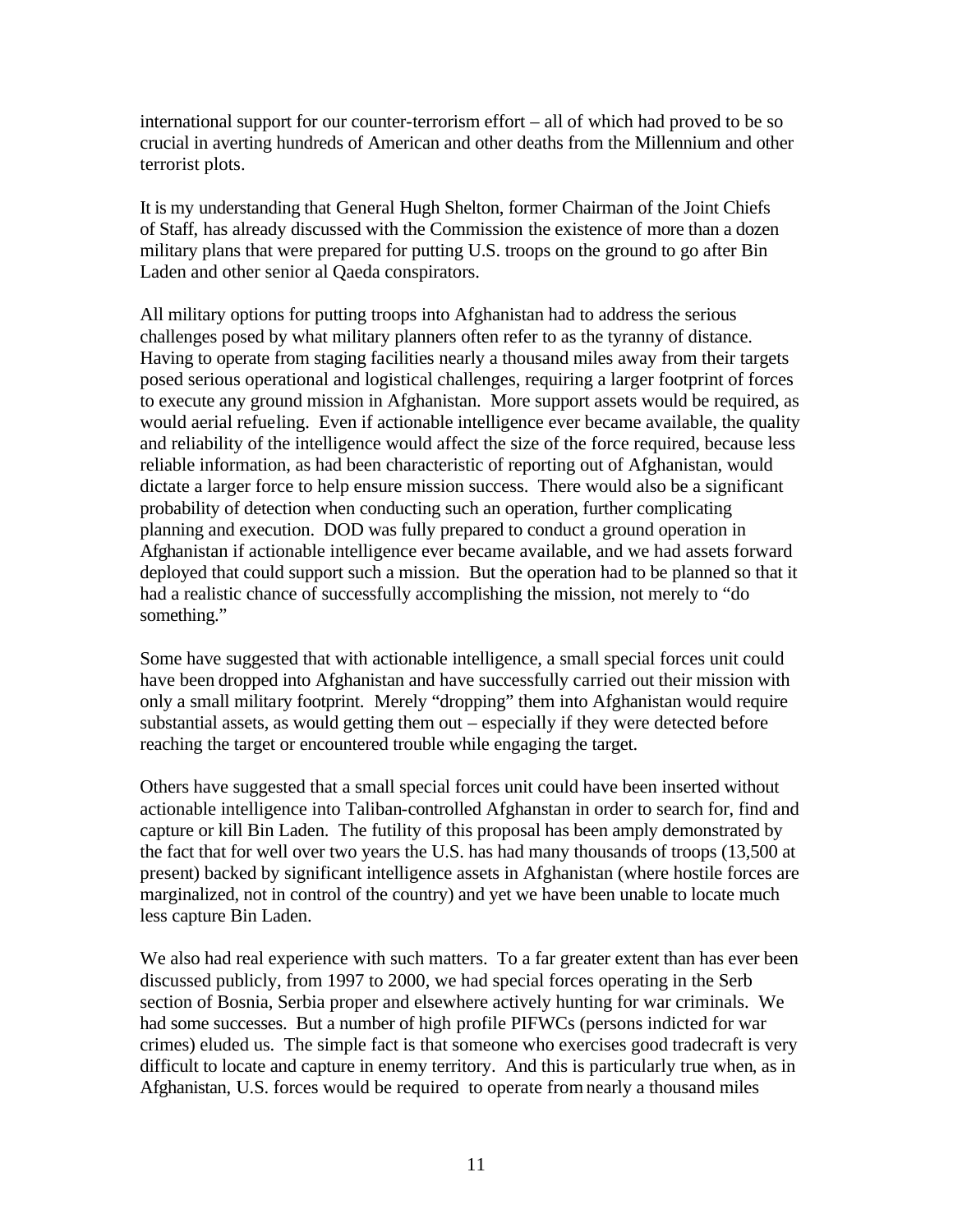away rather than, as in the Balkans, they operated mere tens of miles away and had the support of an enormous intelligence apparatus in country. Bin Laden exercised very good operational security on par with or better than senior Serb war criminals.

General Hugh Shelton, the senior military adviser to the President, me and other Principals, was serving as Commander in Chief of the US Special Operations Command when I recommended that the President name him Chairman of the Joint Chiefs of Staff. He had enormous experience in planning and carrying out special operations missions during a special forces career that started in Vietnam. During the efforts to seize war criminals in the Balkans, on many occasions I witnessed him quickly analyze the strengths and weaknesses of "snatch" plans presented to him by the relevant commander, who was not a special operations officer, and give guidance for fixing weaknesses, developing alternative approaches or simply dropping ill-conceived plans destined to fail. I found General Shelton's military advice to be focused on military success, not risk aversion.

Let me also note for the record that few public officials have been more supportive of special forces than have I. I wrote and pushed through to enactment the legislation creating the US Special Operations Command (USSOCOM) and giving it extraordinary authority, including special budget and procurement authority possessed by no other military command and that in many respects made it a fifth service beside the Army, Navy, Marine Corps and the Air Force. Rep. Dan Daniels and Senator Sam Nunn participated in that effort, along with later efforts to increase resources devoted to USSOCOM. My legislation also created the Assistant Secretary of Defense for Special Operations & Low Intensity Conflict (ASD SOLIC) and his organization to ensure that USSOCOM had an advocate in the Pentagon. All of this was done in 1986 over the strenuous objections of the civilian and military DOD leadership of the day. When the DOD leadership of the day balked at filling the ASD SOLIC position, not unlike 2001- 2003, I and some colleagues stopped confirmation of other Pentagon positions until a nominee was named. When it became clear that the Secretary of Defense's first candidate to be ASD SOLIC viewed his mandate from his superiors to be to strangle rather than support the new organizations, I and others blocked his confirmation. DOD's response was to leave the position vacant, again not unlike 2001-2003, and so we passed legislation mandating that the Secretary of the Army, John Marsh, who supported my efforts, would also serve as Acting ASD SOLIC until the position was filled. After becoming Secretary of Defense, I selected the Commander of the USSOCOM to be the Chairman of the Joint Chiefs and the principal military adviser to the President and to me, ensuring that a deep knowledge and appreciation of special forces, their capabilities and how best to use them were in place at the very top of the Defense Department and informing all decisions on military planning and operations.

At the other end of the spectrum, it has also been suggested that we should have waged war in Afghanistan and militarily toppled the Taliban. Prior to September 11, it is my judgment that no President could have won U.S. public or congressional support for invading Afghanistan, much less support from Afghanistan's neighbors whose active cooperation would have been required for us to conduct such a war. After September 11,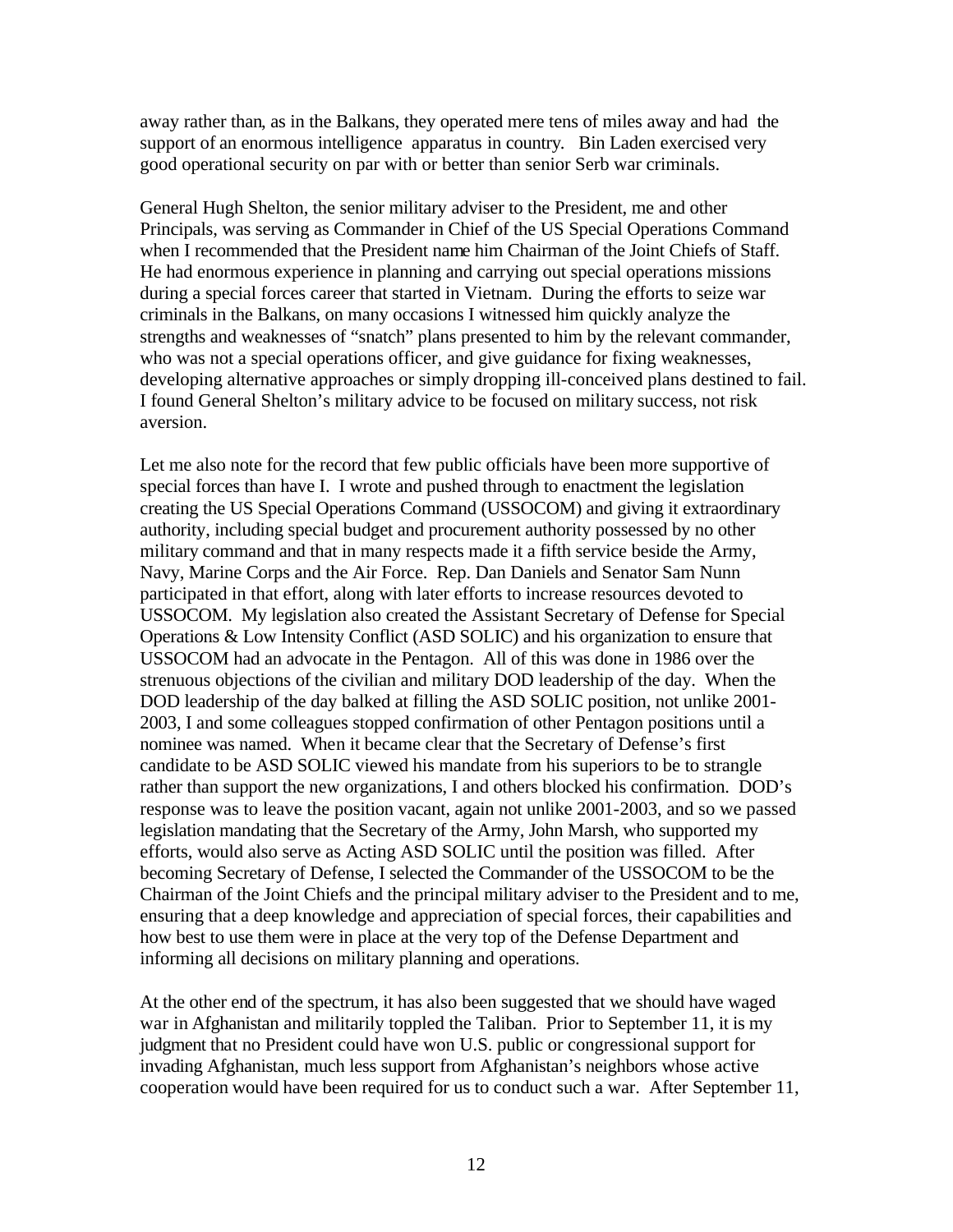Pakistan, Uzbekistan and other neighboring countries allowed us to stage large military forces on their soil and provided other support that enabled us to wage war on Afghanistan and drive the Taliban from power. But before September 11, they clearly were not willing to provide such support, as evidenced by the refusal of some of them to cooperate against al Qaeda despite repeated and presidential-level pressure, or in other cases with their insistence that such cooperation remain covert.

Congressional action made securing Pakistan's cooperation even more difficult when sanctions were imposed, following its nuclear test and military coup. These sanctions served to restrain the Administration's hands and reduce our leverage with Pakistani authorities. Similarly, our military cooperative efforts with Uzbekistan and other countries were congressionally constrained.

As I have mentioned, President Clinton and his entire national security team devoted an extraordinary amount of time and effort to coping with the threat. We were able to achieve significant, albeit unheralded, successes in preventing the loss of lives here and abroad. In addition, I would note that the Hart-Rudman Commission, on which Congressman Hamilton served, issued a clarion call to action. Congress also created a number of subcommittees with jurisdiction to focus upon the threat of domestic and international terrorism. Yet, it is my judgment that at no time was there any realistic prospect that Congress or the American people would have supported a decision to invade Afghanistan or that our allies or countries in the region would have supported such a decision.

## **The Lack of Actionable Intelligence.**

The lack of actionable intelligence was the missing element in our comprehensive effort to capture or kill Bin Laden and al Qaeda leadership.

The war against Iraq has highlighted the challenge of obtaining reliable intelligence against a so-called "hard target." While some charge that the Bush Administration exaggerated or manipulated the available intelligence, the fact is that all responsible officials from the Clinton and Bush administrations and, I believe, most Members of Congress genuinely believed that Saddam Hussein had active WMD programs. While it is too early to declare that belief to be entirely wrong, I think we all have been surprised by the inability to find meaningful evidence of such active WMD programs.

As difficult an intelligence target as Saddam's Iraq was, Islamic terrorist groups present a much harder target. No U.N. inspectors were walking into terrorist offices, interrogating terrorist officials or collecting hundreds of thousands of pages of terrorist documents, as they did with in Iraq. In ways that we cannot discuss here, the fact that Iraq was far less isolated internationally than the Taliban allowed us to exploit opportunities in Iraq that did not exist in Afghanistan to collect information.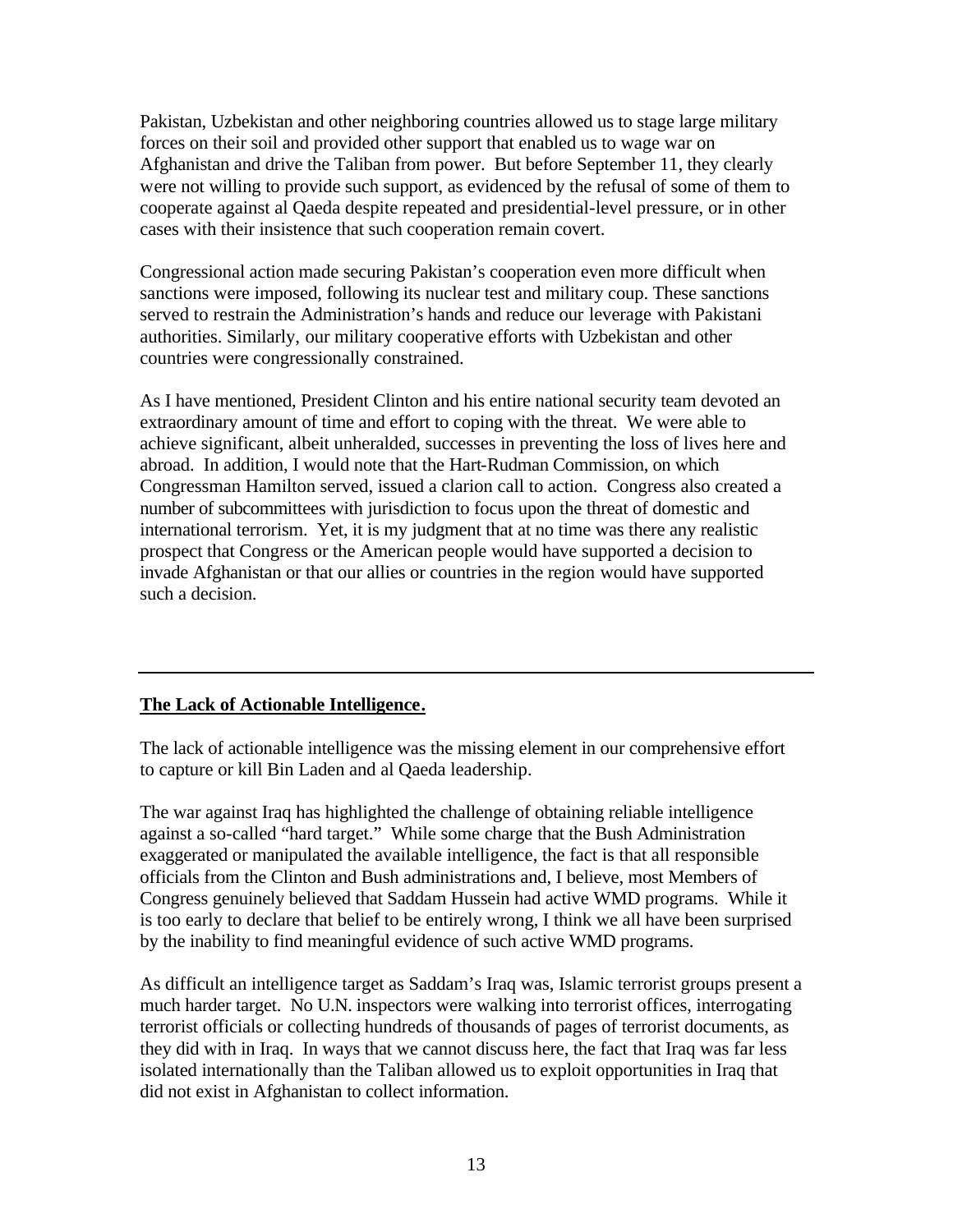To give you a sense of the difficulty of developing intelligence against terrorist targets, consider the al-Shifa facility in Sudan that we destroyed in 1998 because of the intelligence community's assessment that it was associated with terrorist efforts to obtain chemical weapons. At the time, the intelligence community at the highest level repeatedly assured us that "it never gets better than this" in terms of confidence in an intelligence conclusion regarding a hard target. There was a good reason for this confidence, including multiple, reinforcing elements of information ranging from links that the organization that built the facility had both with Bin Laden and with the leadership of the Iraqi chemical weapons program; extraordinary security when the facility was constructed; physical evidence from the site; and other information from HUMINT and technical sources. Given what we knew regarding terrorists' interest in acquiring and using chemical weapons against Americans, and given the intelligence assessment provided us regarding the al-Shifa facility, I continue to believe that destroying it was the right decision. But perfection is not to be attained in this world, and nowhere is this more true than in the field of intelligence collection and analysis.

Now consider that information about the whereabouts of Bin Laden and other al Qaeda leaders never came close to the reliability and confidence of the information we had on al-Shifa. The information on Bin Laden and other al Qaeda leaders was often from sources of questionable credibility, frequently fragmentary and packaged in inference, and ultimately of dubious reliability. It is unlikely that anyone who questioned the decision to destroy the al-Shifa facility would ever have supported military action based on the intelligence that was available regarding Bin Laden and other al Qaeda leaders.

In assessing intelligence on Bin Laden and other al Qaeda leaders, Principals also had to factor in their experience with the quality of intelligence on similar matters. To cite just one example, in April 1999, the intelligence community reported that Imad Mugniyah (wanted for numerous terrorist attacks dating back to the Beirut bombings, killing more Americans than any other terrorist prior to September 11) would transit through a certain foreign airport on a specific flight. When the individual de-planed, however, U.S. personnel on the scene determined that he was not Mugniyah nor any other person of interest. This is one of several instances in which action, sometimes lethal action with significant collateral damage, was considered based on dubious intelligence regarding the identity of the targeted individuals. The military gun was cocked for an extended period, but only once was the intelligence adequate to pull the trigger and launch strikes in an attempt to kill Bin Laden or any other al Qaeda leader.

In the summer of 2000, field activities brought forward a demonstration project for landbased wide-area surveillance in Afghanistan and a concept for combining this with UAV surveillance. These offered the possibility of obtaining actionable intelligence, which continued to be the missing element in efforts to capture or kill Bin Laden and other al Qaeda leadership. DOD and interagency addressed and resolved technical and other issues for the UAV program, and the program moved forward with trial operations over Afghanistan conducted over several weeks in the fall of 2000 to determine if the modified Predator UAV could be successfully flown from an austere operating base over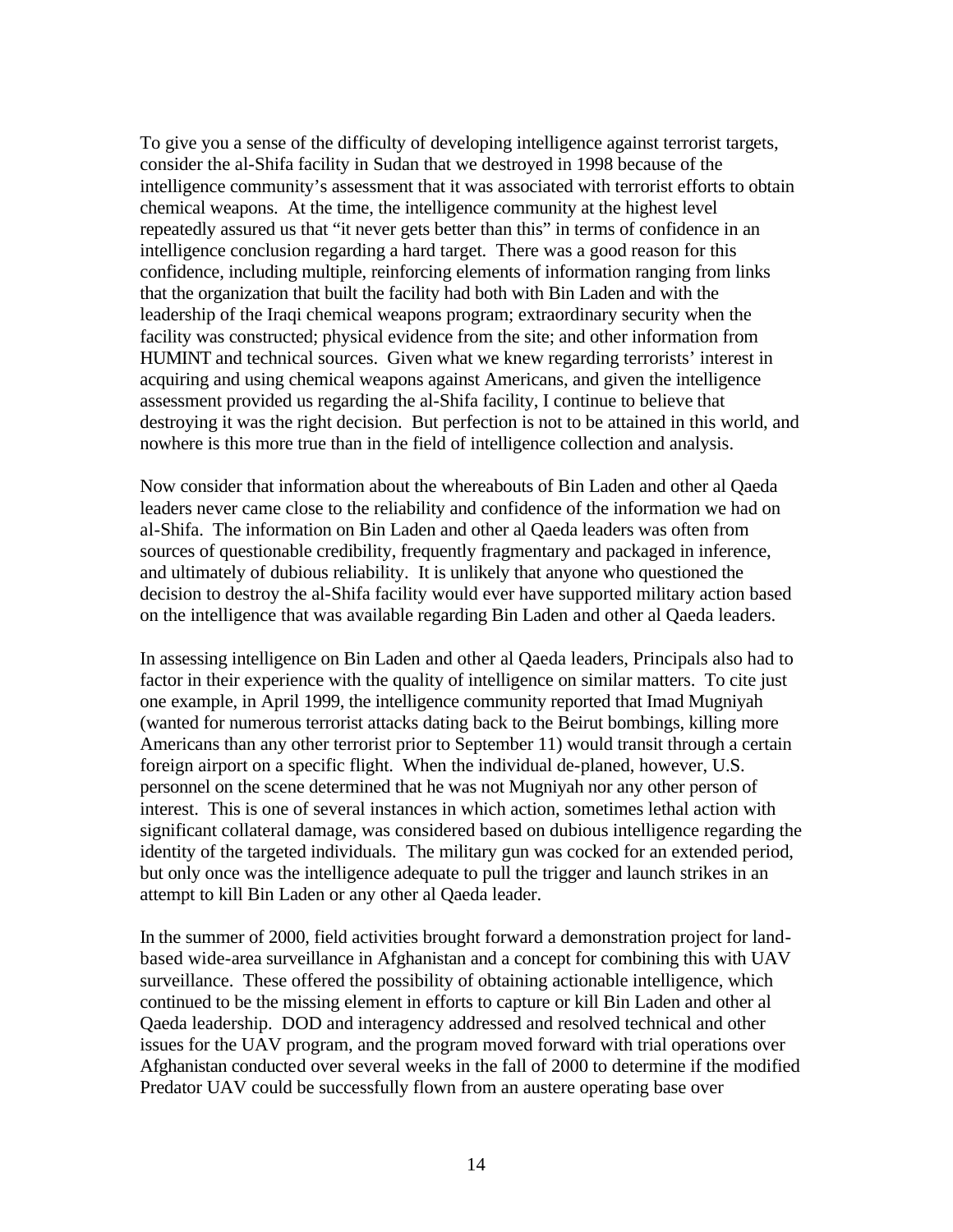mountains into hostile Afghan airspace while it was remotely controlled via satellite by operators thousands of miles away on another continent and provide useful information. Some of these test flights produced unexpectedly good results before seasonal weather forced suspension of flights. This success led in late 2000 to plans to begin operational deployments in spring 2001 when weather permitted and to use the intervening months to integrate lethal missile capability onto the UAV. Despite the technical and other challenges involved, Hellfire-C missiles were integrated onto the Predator UAV and a successful series of in-flight missile firings from the Predator against a static target were conducted near Nellis Air Force Base on February 16 and 21, 2001, a few weeks after the change in Administration. It was my expectation that the reconnaissance UAV would be airborne again over Afghanistan as soon as weather conditions permitted in the spring of 2001, followed by the armed UAV as soon as it was mission ready. This turned out not to be the case, reportedly for a combination of operational and policy reasons, but I am not in a position to address the reasons for this.

#### **Capture versus Kill; "Law Enforcement versus War"**

Some seek to portray counter-terrorism as a choice between law enforcement and the exercise of military power. Likewise, some argue that a preference to capture terrorists alive reflects a law enforcement preference rather than a military approach to counterterrorism. Both of these views are fallacious.

Effective counter-terrorism requires effective use of all national capabilities – law enforcement, diplomatic, intelligence, militaryand other capabilities – which are not alternatives, one to be chosen to the exclusion of the others. This was the basis for President Clinton's counter-terrorism campaign in both the first and second administrations. It is the basis of President Bush's counter-terrorism campaign, as he articulated it on September 11. No counter-terrorism effort will be 100% effective, but an effort premised on a false dichotomy of law enforcement versus war will be far less effective than an integrated effort. Yet for reasons that are inexplicable, this false choice continues to be expressed by certain critics on both left and right.

Fundamental to all aspects of counter-terrorism is acquiring adequate and timely intelligence; therefore, it is generally more advantageous to capture than kill. Intelligence, sometimes critically important intelligence, can be obtained from a living detainee while, as the saying goes, dead men tell no tales. There is a reason we have over 600 detainees at Guantanamo and elsewhere. According to the Bush Administration, intelligence is a substantial part of the mission at Guantanmo, and important information is being obtained from detainees that gives us a better understanding of the al Qaeda network and helps us to counter them.

According to a *New York Times* article this past weekend interviewing the chief U.S. interrogator, information acquired from detainees has resulted in terrorist cells being broken, a better understanding of al Qaeda's efforts to obtain chemical and biological weapons, andal Qaeda fundraising and recruitment methods. Surely, no one would advocate that Khalid Sheik Mohammed and others should have been killed rather than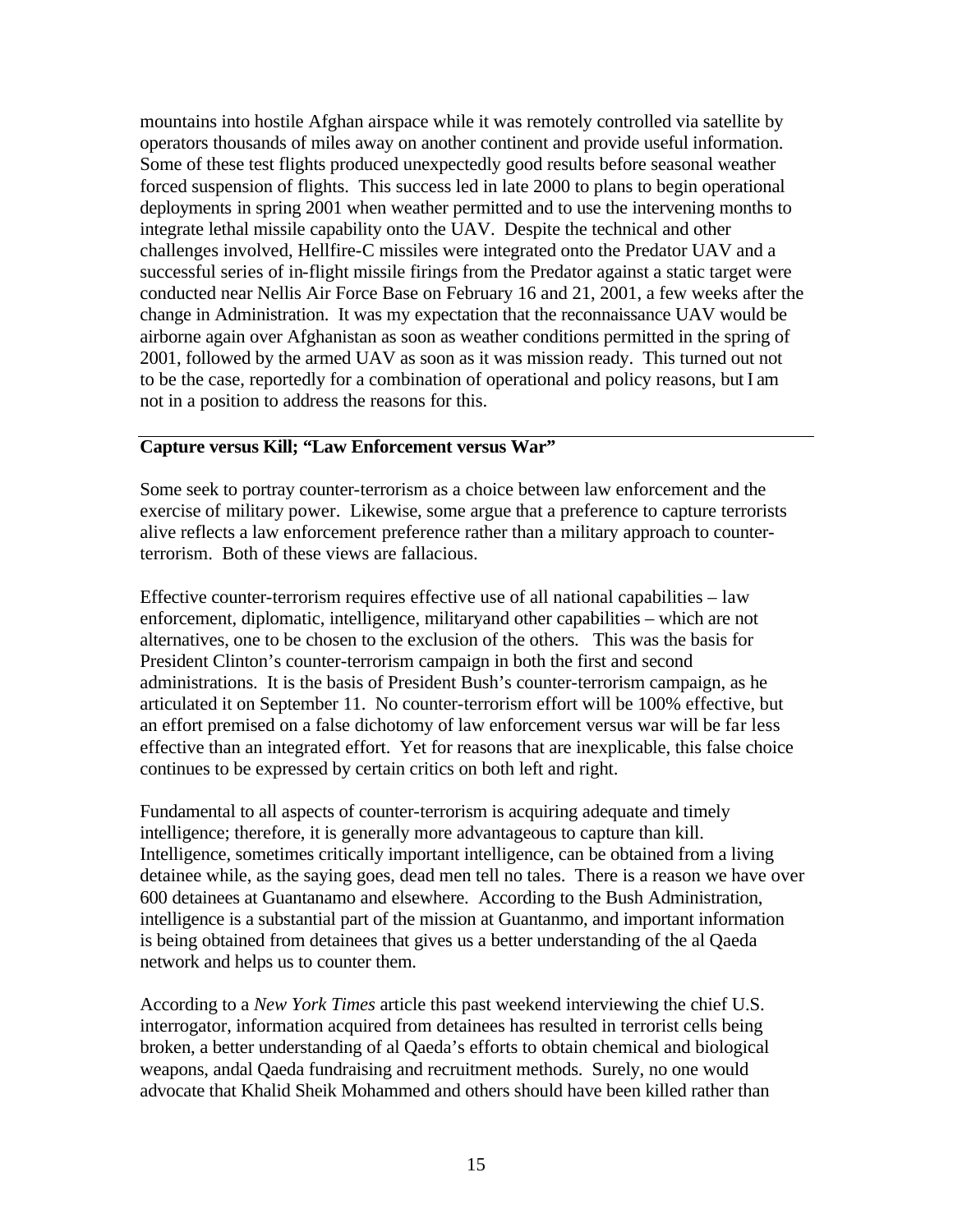captured, given the information that has been obtained from them. The reason reports last week about the possible impending capture of Aymad al-Zawahiri generated excitement was not only because he would be removed from involvement in any further terrorist actions but equally, if not more importantly, because of the information he might yield if captured.

Why would terrorists provide us with intelligence about their operations? Experience demonstrates that such individuals often do so unintentionally, whether through bravado, threats, or simple ignorance of what information might be important to us. Repeatedly, detained terrorists have given us critical information that has enabled us to disrupt terrorist plans, capture other terrorists, and better combat terrorist networks.

Accordingly, when there is a choice between capturing and interrogating or killing and interring, the former is clearly more advantageous to us. But if circumstances arise where we are able to kill known terrorists but are unable to capture them, then we should not hesitate to use lethal force out of self defense. President Clinton's series of MONs to kill al Qaeda and other terrorist leaders made this clear. It was clear in our military strikes to kill as many as possible at what the intelligence community reported was a conference of senior leaders of al Qaeda and other terrorist groups occurring at a specific place and time in August 1998. And it was precisely what we were prepared to do on the few other occasions when the intelligence community had preliminary indications that it might be able to provide actionable intelligence to support a military strike. US military forces were "spun up" to be ready to strike, but in each of those instances, the intelligence community concluded that it lacked actionable intelligence, much to the disappointment of Administration leaders and to our forces in the field, who often did not know what information had caused them to be "spun up" nor that the information proved to be inadequate on those occasions.

The decision to use force against a site at which Bin Laden might be located required weighing the probability of successfully getting Bin Laden because he was at the site against the probability that we would undermine our Bin Laden effort because he was not at the site.

Had we destroyed a compound and its inhabitants based on flawed or inadequate intelligence, international cooperation in tracking and seizing al Qaeda operatives would have very likely diminished significantly. Such cooperation proved essential in rolling up al Qaeda cells and preventing planned terrorist attacks following the August 1998 East Africa bombings. Such cooperation also provided the potential for acquiring information that would facilitate the capturing or killing of Bin Laden and al Qaeda leadership.

## **DOD Priorities in Addressing Multiple Threats to America**

You asked about the priority of counter-terrorism efforts against Usama Bin Laden and al Qaeda in Defense Department military planning, relative to other threats confronting the U.S.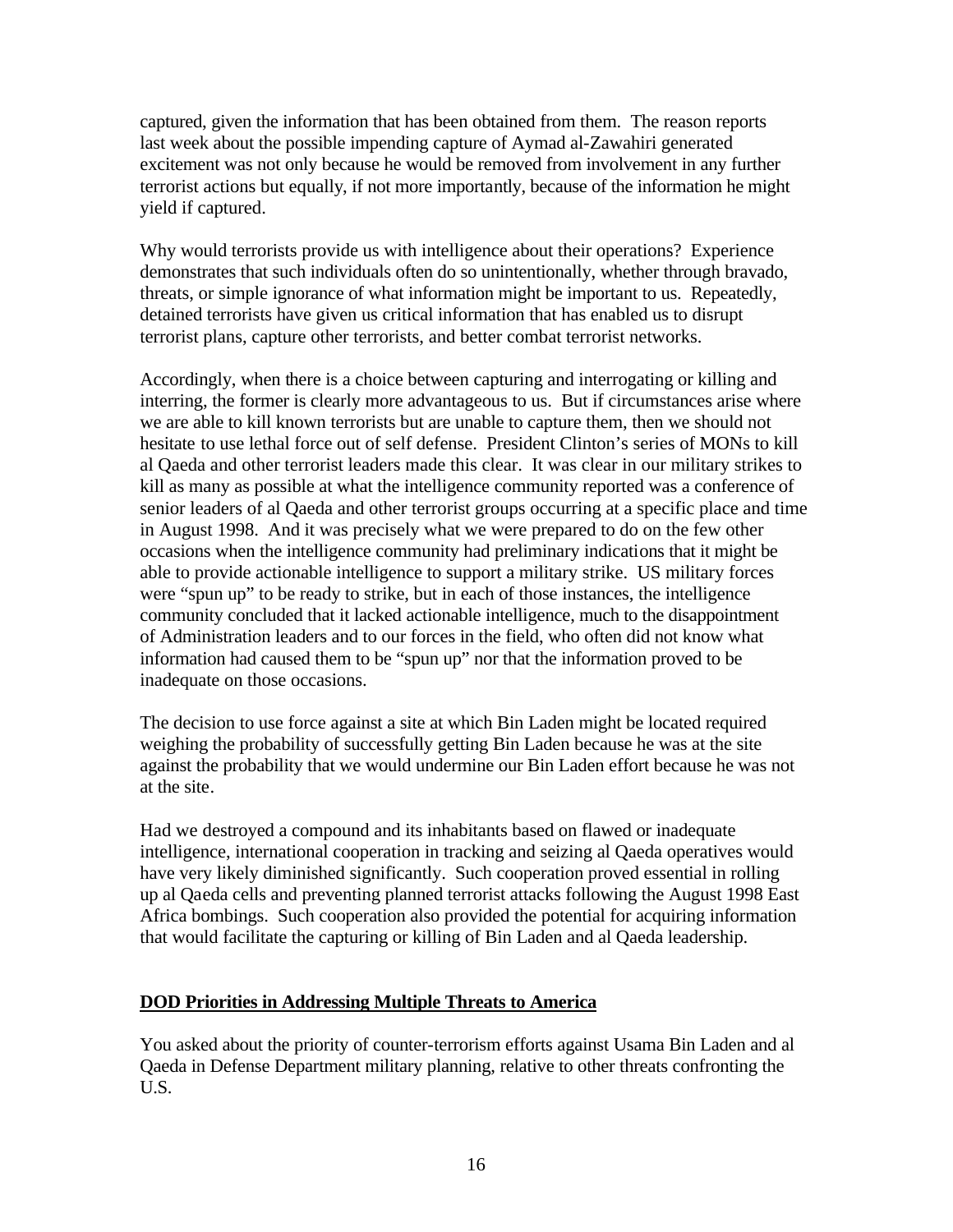DOD is responsible for military preparations and operations to address the full range of threats to and pursuit of American national interests. By law, Congress has added other responsibilities to these, such as drug interdiction.

During my tenure at DOD, no matter had a higher priority than countering the threat posed to America, our people and our interests by international terrorists. No issue consumed more personal attention by me, many other senior colleagues in DOD, and I believe other Principals. I personally made sure that it also was front and center for defence ministers, foreign ministers, prime ministers and presidents of the nearly 100 countries with which I dealt and whose cooperation could help in countering this threat.

As your question implies, it is important to understand that the U.S. faced then and faces today numerous threats to our national interests and to our national territory that DOD and other agencies must also address. Some of these other threats put at risk the lives of thousands to millions of Americans and millions of persons in allied countries. It would not have been responsible to have given less attention than we did to these other critical security issues. Likewise, DOD must ensure the capabilities and readiness of our Armed Forces are effective to meet both current and future threats. During my time in office, DOD:

- conducted numerous military operations;
- reversed a decade of decline in the defense budget that started in the first Bush Administration;
- ended the procurement holiday by restructuring the defense program to produce a 47% increase in the defense procurement budget, which had steadily declined from the middle of the Reagan Administration to 1996;
- accelerated the transformation of our Armed Forces, providing for dramatically enhanced military capabilities as demonstrated in the wars against Serbia and Afghanistan;
- developed a national missile defense system, elements of which will be deployed later this year, capable of defending the U.S. homeland against the kind of nuclear missile threat that North Korea can pose.
- undertook military activities to gain military support from more countries, reduce threats, and improve our ability to respond to threats, including enlarging NATO, building cooperative military programs with countries in Eastern Europe, Central Asia and South America;
- eliminated vast stockpiles of Russian nuclear, chemical and biological weapons that risked diversion to terrorists or enemy states;
- wrote and revised numerous deliberative war plans;
- transformed the business operations of the Department of Defense, to the extent permitted by Congress.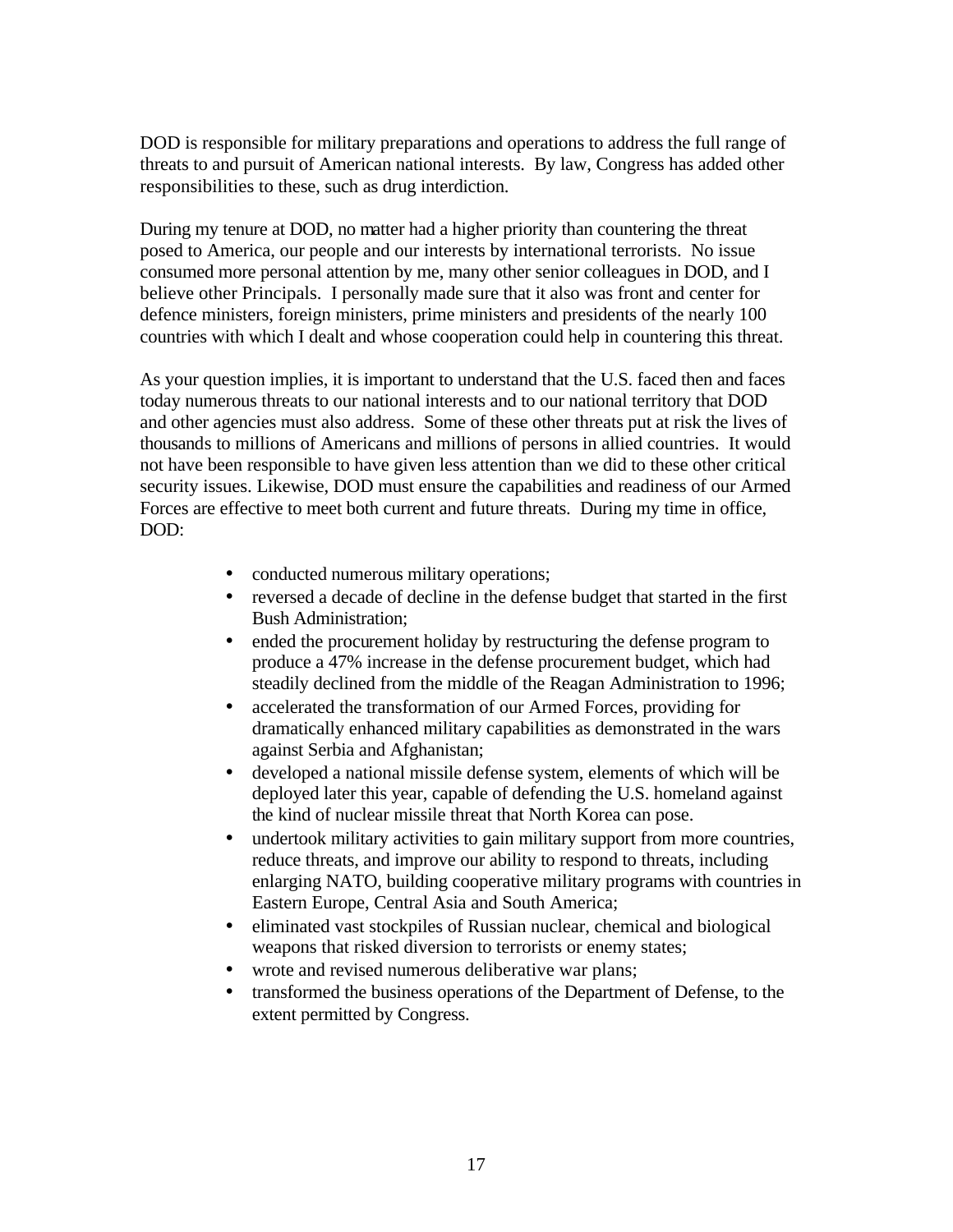#### **Significant Military Operations**.

In January 1997, U.S. and allied forces had just entered their second year in Bosnia in an environment that remained extremely challenging and dangerous, both to U.S. political objectives and to our troops. The Bosnian Serb regime headquartered in Pale, closely aligned with the Serb authorities in Belgrade and Serb paramilitary groups, aggressively committed and incited violence against Bosniak Muslims, Croats and NATO forces; displaced Bosniak Muslims; and pursued a strategic plan to undermine the Dayton Accords and effectively to gain control of Bosnia.

A number of factors led Belgrade and Pale Serbs to conclude that they had a realistic chance to succeed in their objectives based on: the geography of the situation, in which Bosnia Serb territory wrapped itself around much of Bosniak Muslim territory; the close links between the Pale Serbs and organized crime, which provided both economic and violent influence; and the lethargy of European-led civil reconstruction efforts, which some Europeans seemed to view as lifetime appointments rather than urgent requirements. During the course of the succeeding few years, through considerable effort and attention, an alternative Bosnian Serb regime, independent of Belgrade, was established in Banja Luka and largely displaced the influence of the Pale Serbs. This enabled political progress under the Dayton Accords, which – notwithstanding the sclerotic reconstruction efforts, the leadership deficiencies of the Bosniak Muslims, the continued tensions between the three Bosnian parties, and other issues – enabled Bosnia to become a muddling but stable success. Because U.S. forces and policy were in the line of fire when the second Administration started, Bosnia did command the attention of Principals and Deputies, as well as interagency groups specifically focused on the Balkans.

As Bosnia attained stability, Belgrade turned its attention to Kosovo, unleashing Serb paramilitaries and Serb forces on an ethnic cleansing campaign that displaced a million Albanian Kosovars and created refugee crisis for neighboring countries. One of Milosevic's objectives was to destabilize the fragile government in multi-ethnic Macedonia and possibly cause Greece to enter the fray, which in turn would have created pressure on Turkey and Bulgaria to do the same. It was for these reasons that President George H.W. Bush first warned Milosevic that a military move against Kosovo would result in war with the U.S. At the same time, violent Islamic terrorists sought to use the chaotic situation to establish a foothold in the region and, having been thwarted in Bosnia, found opportunity with the collapse of order in Albania. Egyptian Islamic Jihad and possibly others operated in Albania, and the U.S. successfully thwarted an attempted truck bombing of our embassy in Tirana.

Adhering to an allied approach to the war against Serbia did compel Principals to devote significant attention maintaining alliance cohesion, but it was necessary for two practical reasons. First, allied territory was needed to fight the largest air campaign since World War II. And secondly, looking to the long term, full allied support was necessary if we were to adhere to our plan of the U.S. carrying the vast majority of the war effort (over 80% by most measures) and the allies carrying the vast majority of the post-war effort.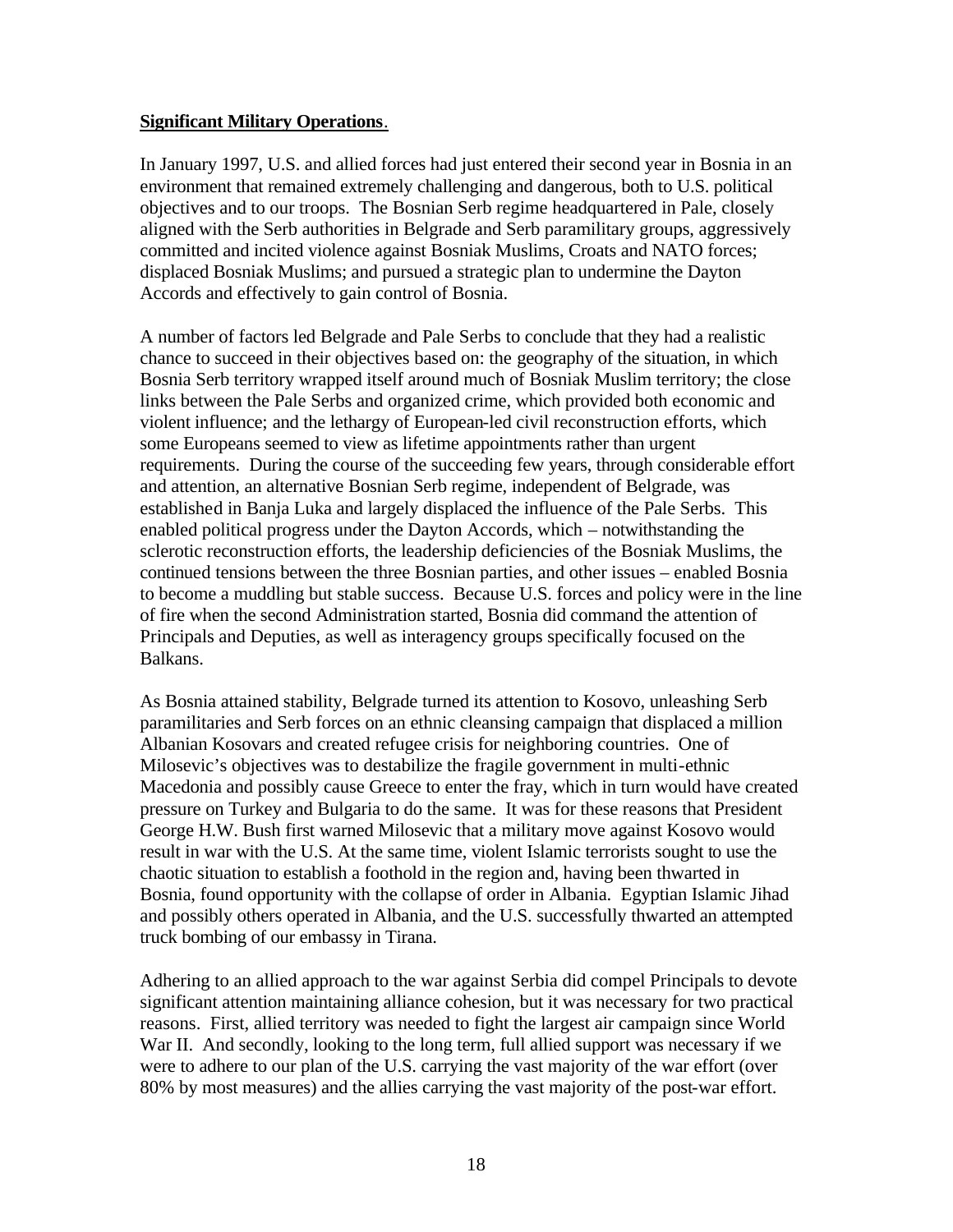During the war, we determined that the U.S. would contribute no more than 15% of the post-war stabilization force, while coalition partners would be required to contribute at least 85%; the U.S. would exercise strategic and ultimate control over the occupation, but coalition partners would bear the burden at subordinate levels for most of Kosovo; and coalition partners would bear the bulk of reconstruction costs. After the war, we successfully adhered to this plan, but only because we had maintained allied cohesion during the war. The wisdom of this is apparent in hindsight, looking both at the recent flare-up in violence in Kosovo and at the events in Iraq. But during the war it did require focused attention from Principals who continually worked foreign counterparts , although the Deputies and interagency Balkan specialists carried most of the weight for post-war occupation issues once the Helsinki negotiations with Russia were completed.

Following the war against Serbia over Kosovo, Milosevic prepared for a possible blitzgrieg military action against Montenegro, which while federated with Serbia in a rump Yugoslavia was exercising increasing independence from Belgrade. The US European Command developed plans to defeat a Serb military move against Montenegro, which Milosevic would have used to reignite conflict in Bosnia. Concurrent with this, Milosevic sought to stage manage an election process to bolster his political position after his failure in Kosovo. But the process became a real contest, and effective support to the democratic opposition led to Milosevic's ouster and then to his imprisonment in The Hague. This action prevented the fifth Balkan war of the decade, bringing to an end a series of wars that had killed hundreds of thousands, flooded Europe with millions of refugees, and threatened European stability and security at the very time that the collapse of the Soviet Union had created the opportunity to build (to quote President Bush Sr.) "a Europe whole and free" – an opportunity that we seized by supporting the enlargement of NATO and the European Union. Principals and Deputies actively guided this closing phase of the Balkan wars.

At the same time as the war against Serbia was being conducted, skirmishes broke out at sea between North Korea and South Korea, with dozens killed and ships destroyed. Tensions and the risk of war that could produce millions of Korean and tens of thousands of American casualties spiked above their normal hair-trigger levels.

I would note that there were very few instances in which I met with NATO counterparts, including during the many meetings held during the operations in Bosnia and Kosovo, that I did not focus their attention on the threat posed by terrorists and the spread of weapons of mass destruction. Likewise with Russia. While I was in Moscow, an apartment block was bombed reportedly by terrorists. I directed that a bilateral military intelligence dialogue be initiated, with a primary focus on extremist Islamic terrorists who posed a threat to both countries. Our policy dialogue with Russia sought to turn their attention from their false security concern of NATO enlargement to the real security concern of how best to address the terrorist threat, as well as the long-term threat they were creating for themselves and for us by allowing nuclear and missile technology to go to Iran and others.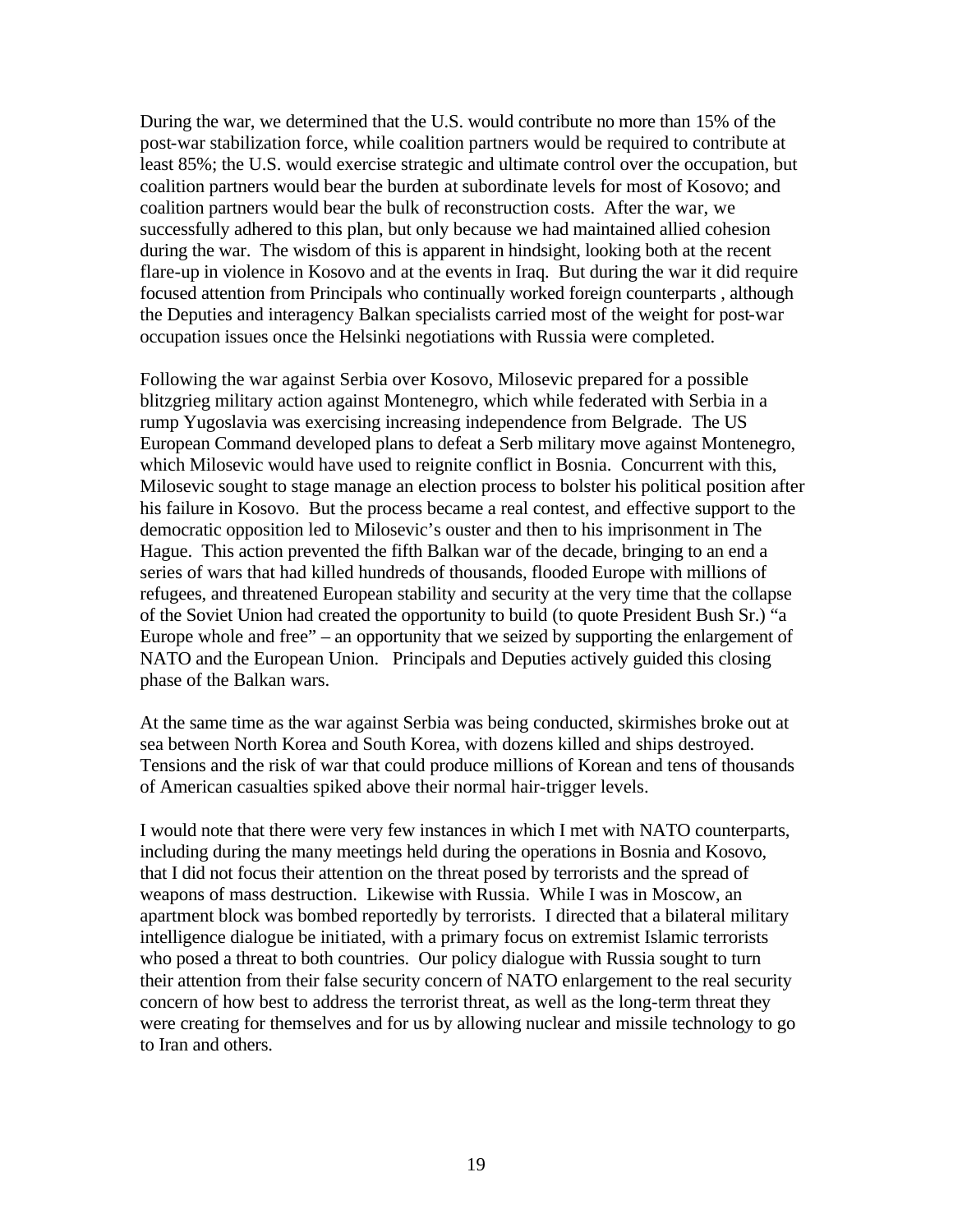The U.S. war in Afghanistan could not have been fought as it has been without the cooperation of formerly Soviet Central Asian states, which was based partly on U.S. military engagement, training and support conducted during the late 1990s, despite congressional limitations. Moreover, Central Asian support for the war in Afghanistan was dependent on Russian acquiescence, which also was based in part on the close cooperation with the Russian military during the 1990s, including American and Russian troops and commanders working side by side in military operations in Bosnia and Kosovo.

The U.S. also conducted ongoing military operations in Iraq throughout my tenure. Iraq was effectively contained during this period through the combination of:

- enforcement of the Northern and Southern No-Fly Zones and the Southern No-Drive Zone,
- use of the no-fly/no-drive enforcement operations to continually attrit Iraqi air defenses and related command and control and other military capabilities through regular air strikes, ranging in size from one to over 80 targets per strike;
- maritime interdiction operations;
- international sanctions;
- Operation Desert Fox in December 1998, which destroyed missile production and WMD facilities, killed key leadership of Iraq's missile program, killed 1400 Special Republican Guard and Republican Guard forces, destroyed Special Republican Guard and Republican Guard headquarters and other assets, and destroyed command and control and intelligence facilities;
- establishment of a near continuous deployments of U.S. ground forces in Kuwait, which continually improved and demonstrated U.S. ability to rapidly deploy ground forces from the U.S. to Iraq's border;
- significant enhancement of U.S. military facilities and capabilities in Kuwait, Qatar and other GCC countries, increasing U.S. capabilities against Iraq;
- re-write of war plans.

The effort to enhance U.S. military capabilities in the Gulf region and to develop and maintain support within GCC countries for ongoing U.S. operations against Iraq and for capabilities enhancement did require my regular personal attention. Other Principals, too, devoted considerable attention to Iraq-related issues to ensure that Iraq remained contained and to manage issues related to our military operations against Iraq.

## **Other Priority International Matters**

Several other dangerous situations arose during these years that also warranted Principals' attention. Among others, these included the Kargil crisis that threatened to escalate into a general war between Pakistan and India, with the very real possibility of a nuclear war that could kill hundreds of thousands or more; the escalation of cross-Straits tensions that also threatened to erupt into warfare between China and Taiwan; hostilities between North and South Korea that had the potential to escalate, as discussed below;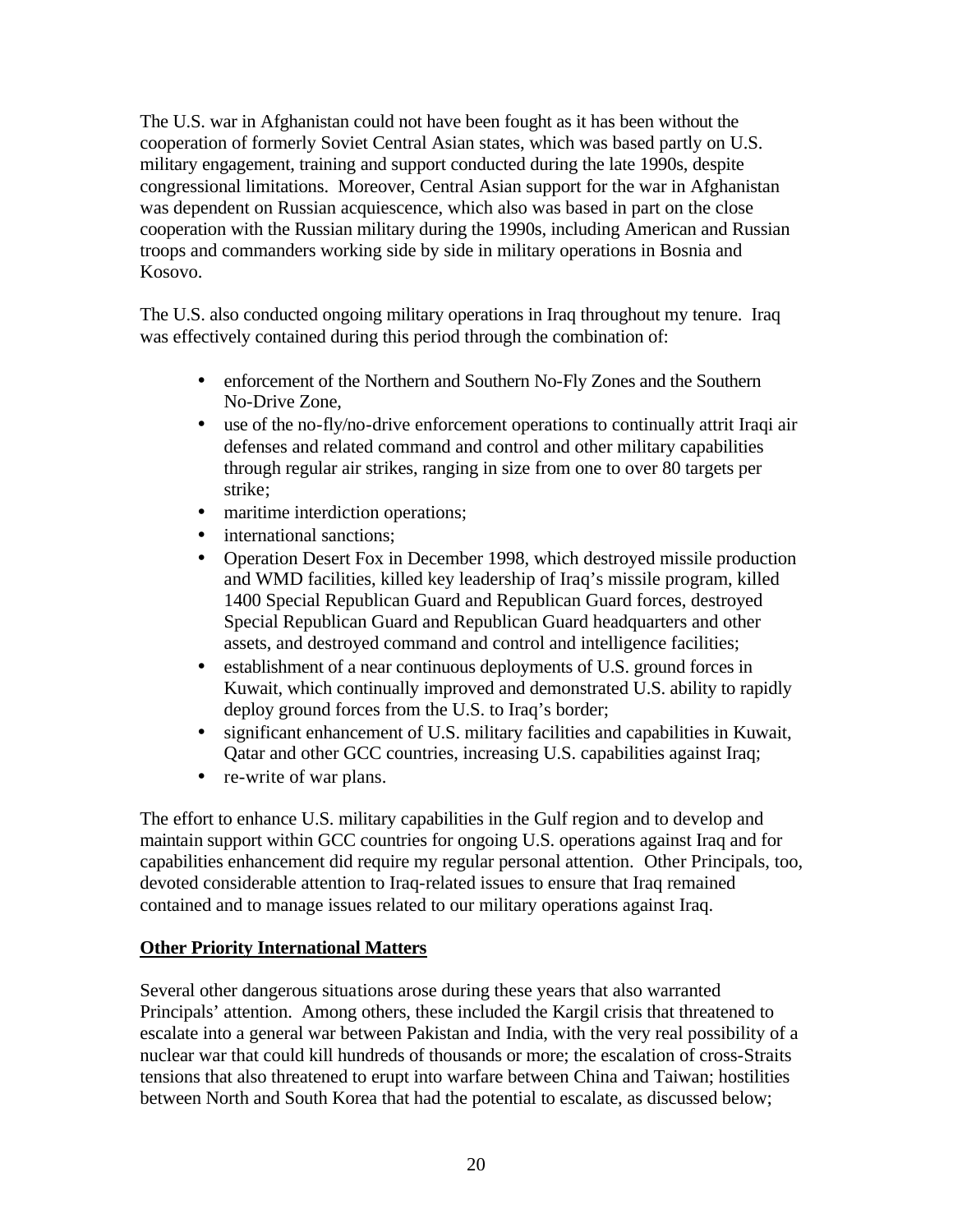and North Korea development and testing of long-range missiles, capable of delivering nuclear weapons not only to allied territory but also to U.S. territory. All of these put at risk vital U.S. security interests and most of them directly threatened U.S. lives, necessitating attention by the President and the Principals.

Numerous other non-operational matters, but having operational consequences, also merited my and other Principals' attention during this period, among them:

- Negotiations to remake NATO to meet the new security challenges, including the Alliance's new strategic concept and command structures, led not only to NATO allies bearing the vast majority of post-war responsibilities in Kosovo but laid the basis for them to undertake significant responsibilities in post-war Afghanistan and Iraq.
- Engaging Russia over its place in the new security architecture.
- Adoption of essentially a new defense treaty with Japan through the new Defense Guidelines, dropping the Cold War orientation of the alliance and remaking it to meet security requirements of the new century;
- Bringing China into the WTO and other international institutions that will mutually benefit both our countries and help to constrain unconstructive or dangerous Chinese behavior.

#### **Deliberative Military Planning**

Numerous deliberative war plans were also written or re-written. This included major plans regarding the nuclear SIOP and associated plans, China, Iraq, Iran, and Korea and other plans regarding such matters as Cuba. Some of these plans were revised multiple times. In addition, significant planning was done for withdrawal of U.S. forces from the Balkans and their dispatch to other theaters should that ever be required.

Also, presidential decision directives and presidentially approved contingency planning guidance were written requiring non-DOD agencies develop capabilities and deliberative plans for their roles in post-conflict situations, such as we see in Iraq, although my understanding is that these directives did not survive the Clinton Administration.

To discuss one in more detail, we re-wrote the war plan for the Korean Peninsula and instituted many changes to be able to execute it, as well as developed additional military plans for contingencies such as the collapse of the North Korean government. Previous operational plans had failed to properly address the likelihood of North Korean use of chemical weapons and possibly other WMD. Properly addressing this aspect of the threat required intensive and wide-ranging efforts by DOD. The operational plan revision also needed to take advantage of the transformation of U.S. military capabilities during the 1990s, as well as the need to ensure decisive action at the opening of a conflict and conflict termination on decisive terms rather than restoration of the status quo ante.

This effort was made more urgent by Kim Jong Il's reconfiguration of the North Korean military, moving forces forward to the area adjacent the DMZ, from which North Korean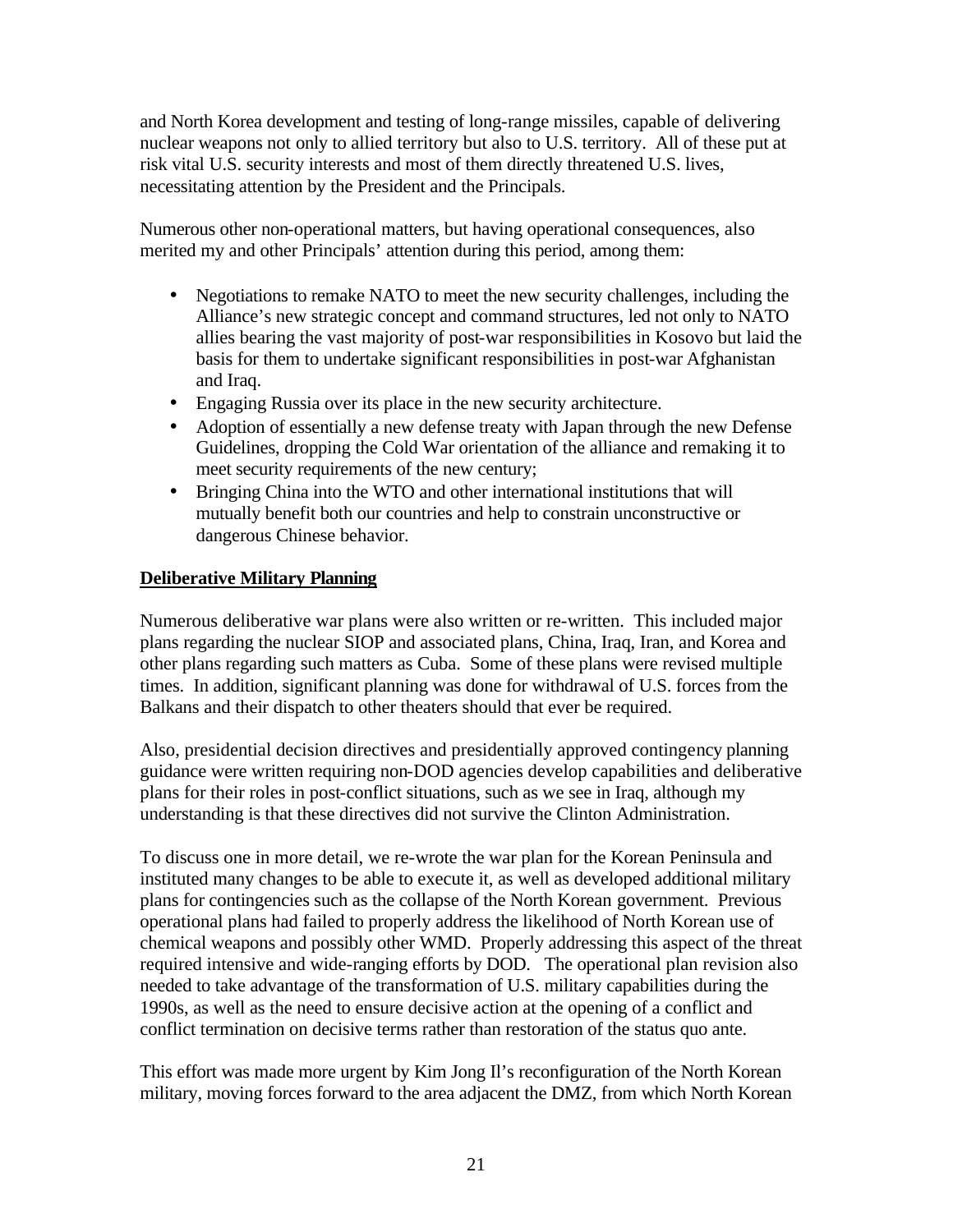artillery could rain up to 500,000 shells per hour on half of South Korea's population and economy, including Seoul, and on tens of thousands of US forces and dependents; deploying hundreds of missiles capable of delivery conventional, chemical or other weapons to southernmost South Korea or to Japan; exercising more coordinated air and ground operations; and enhancing North Korea's large special operations forces for insertion in rear areas in South Korea and Japan.

North Korea's military realignment appeared designed to support a strategy for launching war with little to no warning; rapidly seize northern areas of South Korea; disrupt the US ability to fight from rear areas and to flow forces into the peninsula; and, when its advance on the peninsula slowed, to sue for peace under the threat of nuclear attack on South Korea or Japan.

In 1999-2000, North Korean training exercises were at record high levels and, learning from U.S. combat operations in the Balkans and Iraq, North Korean military modified facilities, dispersed forces and expanded camouflage, concealment and deception efforts. In June 1999, following several known North Korean submarine raids into South Korean waters, the first hostilities since the Korean War broke out, with North Korean and South Korean naval vessels firing on each other, resulting in two North Korean vessels destroyed and several dozen North Korean forces killed.

In short, the threat of war in Northeast Asia was very real during this period and remains so today. Such a war would put at risk vital American interests, tens of thousands of American lives, and millions of Korean lives, among others, assuming North Korea did not use nuclear weapons; the death toll would be much higher if it did. This risk of war justifiably warranted significant attention of myself and other Principals, just as it does Secretary Rumsfeld and his colleagues.

## **Conclusion**

I have attempted to set forth some of the major initiatives under taken by the Department of Defense to counter the threat of terrorism during the time I was privileged to serve at the Pentagon.

As I noted, many of those initiatives proved successful in saving the lives of many of our citizens both here and abroad.

On many occasions the Administration was able to secure the cooperation of Congress and others in the pursuit of its goals. In a number of cases, it did not.

For example, some in Congress, the media and "policy community" accused those of us focused on the terrorist threat of being alarmist and of exaggerating the threat in order to boost our budgets. Countering the threat of terrorism was "the latest gravy train," according to one expert quoted by *US News & World Report*. The belief that we were indulging in cynical hyperbole resulted in several legislative actions.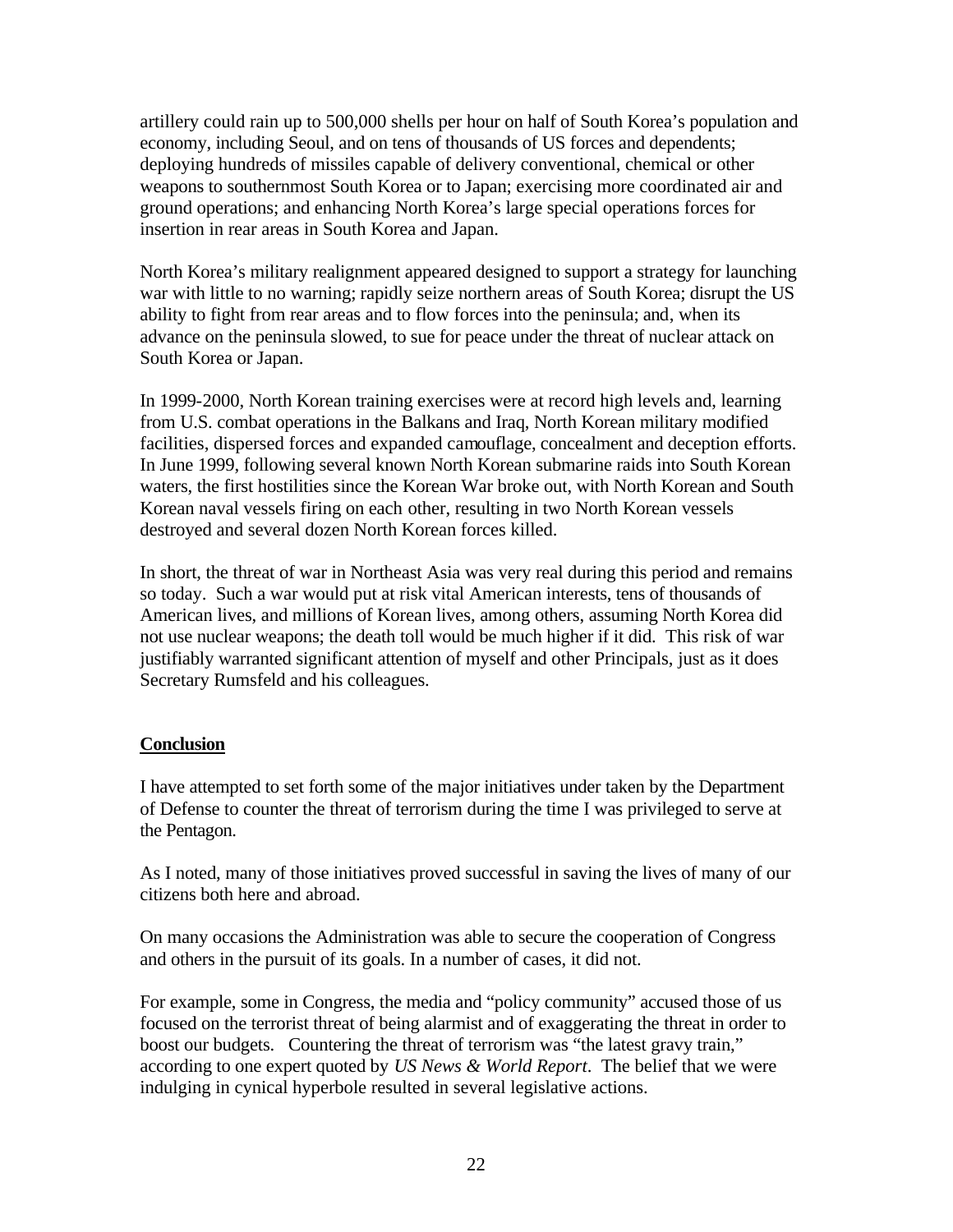- We found tens to hundreds of millions of dollars cut from the Cooperative Threat Reduction program, forcing Administration officials to spend significant time and energy to restore funds to secure and eliminate dangerous materials that terrorists were seeking in order to inflict attack Americans.
- Congress blocked cooperation with countries whose support was critical in counter-terrorism efforts, such as banning military cooperation with Indonesia, the world's largest Muslim country that is a key battleground in the campaign against Islamic extremists, and banning any meaningful cooperation with Pakistan, the front-line state in the global war on terrorism.
- Congressional committees rejected requests for legislative authority for DOD to provide certain support to domestic agencies to prevent or respond to a terrorist attack in the U.S.

In an effort to help remove doubt and complacency about the growing threat, working with congressional leadership, I appointed a panel in 1998 led by former Senators Rudman and Hart and including Vice Chairman Hamilton, former Speaker Gingrich, retired senior military commanders and others. The Commission on National Security in the  $21<sup>st</sup>$  Century, on its own and without direction from the Administration, validated the reality of the threat to the American homeland from terrorism, including terrorists armed with WMD. In releasing the Commission's first report, long before September 11, Vice Chairman Hamilton stated well the fundamental issue:

What comes across to me in this report more than any other single fact is that the *commission believes that Americans are going to be less secure than they believe themselves to be*. So I think what we're trying to say in this report is that we've lived in a very secure time. We're very fortunate for that, but *we are going to be confronted with a lot of challenges to our national security that Americans do not believe we're going to be subjected to*, and that's really what comes out of this report for me more than any other single thing. (Emphasis added.)

Vice Chairman Hamilton's remarks resonated with me because I recalled that at my very first press conference as Secretary of Defense, I was asked "what is your greatest concern as you look toward to the future?" and my response was essentially the same as Lee Hamilton's:

My greatest concern is that we be able to persuade the American people that having a viable, sustainable national security policy is important, even when there is no clearly identifiable enemy on the horizon. We still live in a very dangerous, disorderly world. And in many cases, we face dangers that are comparable to those we faced in the past; namely, the proliferation of missile technology, the proliferation of weapons of mass destruction, and the spread of terrorism.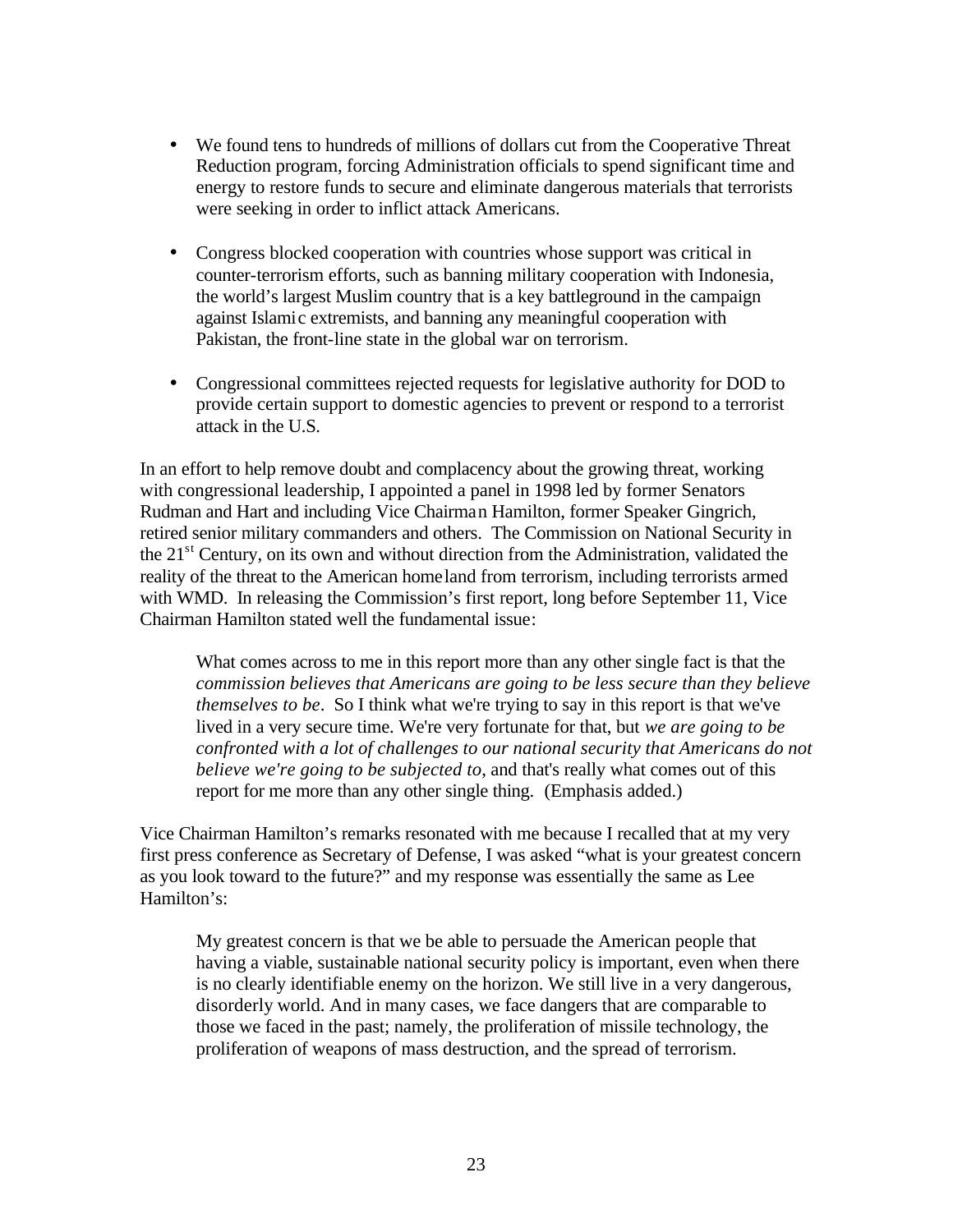I believe that we have been complacent as a society. We have failed to fully comprehend the gathering storm. Even now after September 11, it is far from clear that our society truly appreciates the gravity of the threat we face or is yet willing to do what is necessary to counter it. Even after September 11, and after anthrax and ricin attacks in the U.S., I remain concerned that the controversy over not finding Iraq's weapons of mass destruction will lead to the erroneous assumption that all the talk about the dangers of WMD is just another exercise in the cynical exploitation of fear. After all, it is commonly noted, there have been no attacks since 9/11. This is a dangerous delusion. The enemy is not only coming, he has been here. He is already amongst us. He will continue to try to examine our weaknesses, exploit the crevices in our security, and destroy our way of living as well as our lives.

As you can deduce from my statement, I believe that the Clinton Administration far more than any Administration prior to September 11 understood the threat that terrorists pose to our country and took far greater and more comprehensive action to counter it than any previous administration. But notwithstanding all this, the U.S. was hit in a devastating way. Clearly neither the first Bush Administration, nor the two Clinton Administrations, nor the current Bush Administration did all that we and they needed to do to prevent the rise and spread of violent Islamic extremists and to prevent them from reaching our shores with instruments of mass death.

Nor do I believe that even today, with a global war on terrorism being waged, are we doing all we need to do to prevent the further spread of violent Islamic extremists and to prevent them from reaching our shores with mass death.

I don't pretend to hold the keys to the kingdom of wisdom on what needs to be done in the future. All of us who have held high office must remain accountable for our actions while holding the public trust. It is my hope that the Commission through its work will focus as well on the fault lines that run through our democratic system as we struggle to cope with a challenge of unprecedented proportions.

At a minimum, I think it important to:

- $\blacksquare$  Develop a meaningful, in-depth public discussion among our citizens not just our elected officials – regarding what compromises on privacy are we willing to accept in order to remain safe and free. The current debate over access to personal data for aviation security purposes is not encouraging. We must elevate public discussion on these matters, and do our best to remove them from electoral manipulation at least until we truly understand the issues and choices. We need to reconcile the role technology will play in our lives for good and ill and try to insure that we remain its master and not its slave. This balance will not be easily struck or eagerly embraced, but it must be done;
- Consider establishing a domestic intelligence organization, distinct from law enforcement and subject to appropriate control, regulation and oversight;